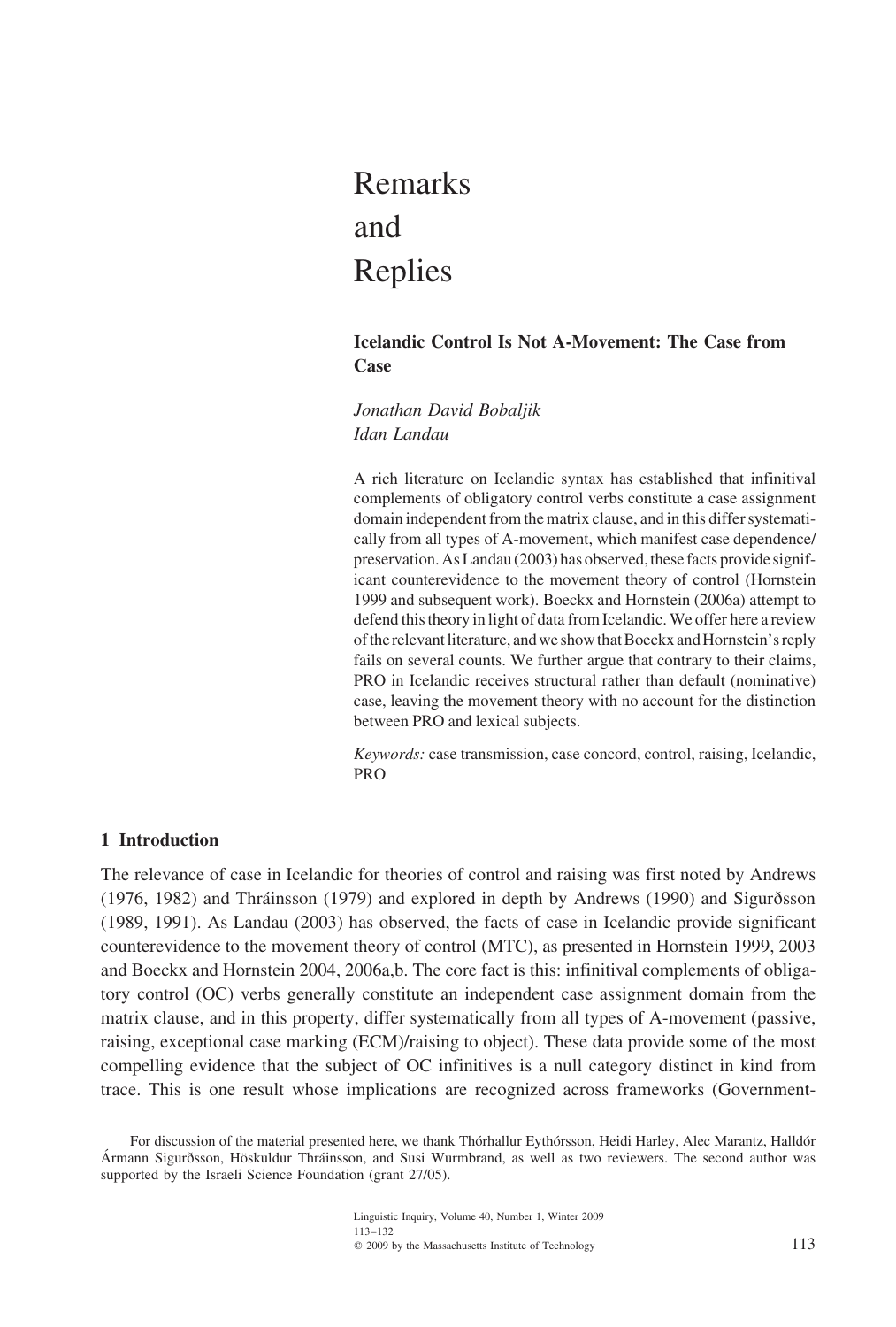Binding (GB) Theory, Lexical-Functional Grammar), but which is directly at odds with the core thesis of the MTC. In their 2006a article, Boeckx and Hornstein (hereafter B&H in the context of 2006a) provide the first attempt to defend the MTC in light of Icelandic data. They contend that ''the argument does not undermine the movement approach when the facts are considered in their entirety'' (p. 591; see also p. 604 and Boeckx and Hornstein 2004:448).

Despite B&H's claim to have considered ''the facts . . . in their entirety,'' key data discussed in the literature that they cite are not mentioned in their article (including examples of the type given in Landau 2003 to motivate the counterargument). The result is a misleading characterization of the established results in this area, and theoretical proposals that are at odds with the known facts.

In the service of permitting a fairer evaluation of future debates, we offer here a careful review of the relevant literature. Rather than advancing new data or theoretical proposals, we restrict ourselves to discussing the empirical facts presented in the literature prior to 2003 and the conclusions to be drawn from them. We compare these with the claims (factual and theoretical) in B&H 2006a and show that this article fails to explain the classic raising/control contrast in case agreement patterns. In addition, the considerations that lead to this conclusion expose an important lacuna in the MTC, namely, its failure to explain the fundamental fact of OC: that controlled subjects are unpronounced.<sup>1</sup>

In section 2, we review the classic contrast in Icelandic between A-chains, in which quirky case is preserved, and OC dependencies, in which it is not. We show that B&H's core theoretical proposal for OC (''case overwriting'') both fails to capture this contrast and generates false predictions elsewhere. In section 3, we address B&H's claim that the nominative case seen on embedded secondary predicates (SPs) and floating quantifiers (FQs) is a marked, default case. We show that all the available evidence points to the opposite conclusions: embedded nominative is neither marked nor default, but standard structural case. In section 4, we discuss the detrimental implications of this conclusion for the MTC; essentially, lexical subjects are overgenerated in OC infinitives, a result unchanged even when their case is inherited from the controller or locally determined to be quirky. In section 5, we show that inherent/quirky case *can* be transmitted to PRO, contra B&H's claims; this undermines their implied account of why embedded nominative is not marked under a controller marked with inherent/quirky case. Finally, in section 6 we address some broader issues of methodology and linguistic ontology underlying this debate.

## **2 The Central Issue: Case in Control versus A-Movement**

The primary challenge to the MTC from Icelandic case facts is that control is systematically unlike all forms of A-movement. For expository reasons, we consider environments where the embedded predicate is a quirky case assigner (sections  $2.1-2.2$ ) separately from those where it

 $<sup>1</sup>$  As we were writing this article, we learned of Sigurðsson, to appear, an independent, convergent reply to B&H</sup> 2006a. We thank Halldór Sigurðsson for making available to us a draft of his reply. We have not incorporated the new data from Sigurðsson, to appear, as our main argument is that B&H's proposal cannot adequately deal with the data that were already available when B&H 2006a was written.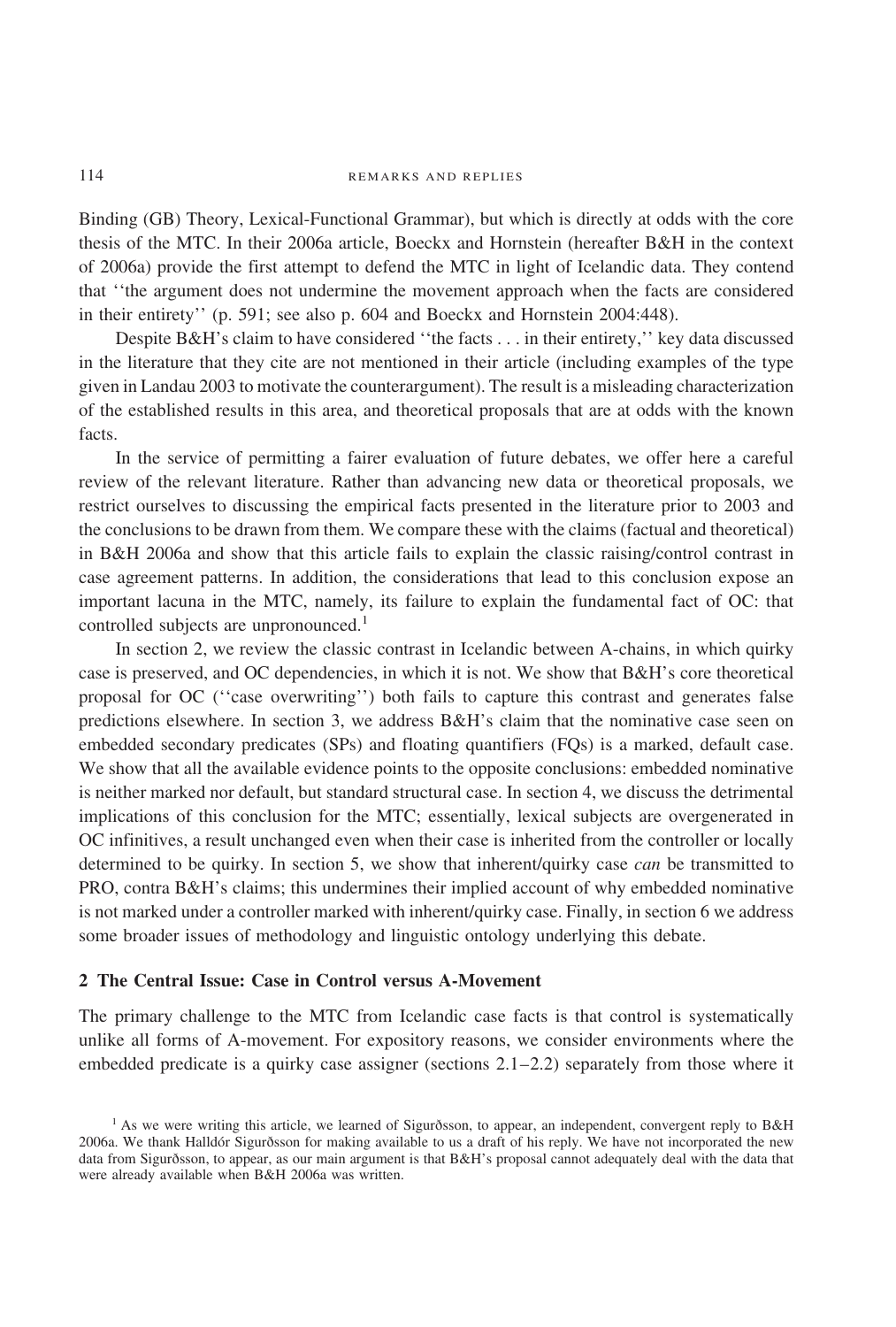is not (section 2.3). However, the point is the same: it is only in control configurations that case independence between the matrix and embedded environments obtains.

## *2.1 Case Preservation: The Classic Paradigms*

As Andrews (1990:189) comments, one of ''the two most striking peculiarities of [quirky] casemarked NPs [is] the phenomen[on] of case preservation.'' In GB terms, quirky case-marked DPs behave for all manner of case-driven movements as if they were moving for case reasons. However, they systematically retain the quirky case associated with their  $\theta$ -assigning predicate.<sup>2</sup> We reproduce here Andrews's (1990:189–190) illustration of case preservation under passive (in (1)), ECM/raising to object (in (2)), and passive of ECM (in (3)); all examples are paired with gardenvariety structural case examples.<sup>3</sup>

- (1) a. Strákarnir voru kitlaðir. the.boys.M.PL.NOM were tickled.M.PL.NOM 'The boys were tickled.'
	- b. Strákunum var bjargað. the.boys.M.PL.DAT was rescued.DFLT 'The boys were rescued.'
- $(2)$  a. Ég tel strákana (hafa verið) kitlaða. I believe the.boys.M.PL.ACC to.have been tickled.M.PL.ACC 'I believe the boys to have been tickled.'
	- b. Ég tel strákunum (hafa verið) bjargað. I believe the.boys.M.PL.DAT to.have been rescued.DFLT 'I believe the boys to have been rescued.'
- (3) a. Strákarnir eru taldir (hafa verið) kitlaðir. the.boys.M.PL.NOM are.PL believed.M.PL.NOM to.have been tickled.M.PL.NOM 'The boys are believed to have been tickled.'
	- b. Strákunum er talið (hafa verið) bjargað. the.boys.M.PL.DAT is.SG believed.DFLT to.have been rescued.DFLT 'The boys are believed to have been rescued.'

<sup>3</sup> All examples are taken from the literature, as noted. A few examples have been slightly modified—for instance, by substituting a DP of a different gender so that case is shown unambiguously, or by explicitly presenting ungrammatical forms that are implied but not given in the sources. In the few cases where we have made such changes, we have cited the example as "after" the source. We thank Höskuldur Thráinsson for his patient help in checking all modifications.

The following abbreviations are used in this article:  $AC =$  accusative,  $DATA =$  dative,  $DFLT =$  default,  $F =$  feminine,  $GEN =$  genitive,  $M =$  masculine,  $NOM =$  nominative,  $PL =$  plural,  $SG =$  singular.

<sup>&</sup>lt;sup>2</sup> While we are not aware of any questions regarding the status of the examples discussed here (except where specifically mentioned below), we do note that Sigurðsson (1989:96n31) and Andrews (1990) report some variation in case preservation effects with certain other raising predicates. So far as we know, the claim that the judgments of interest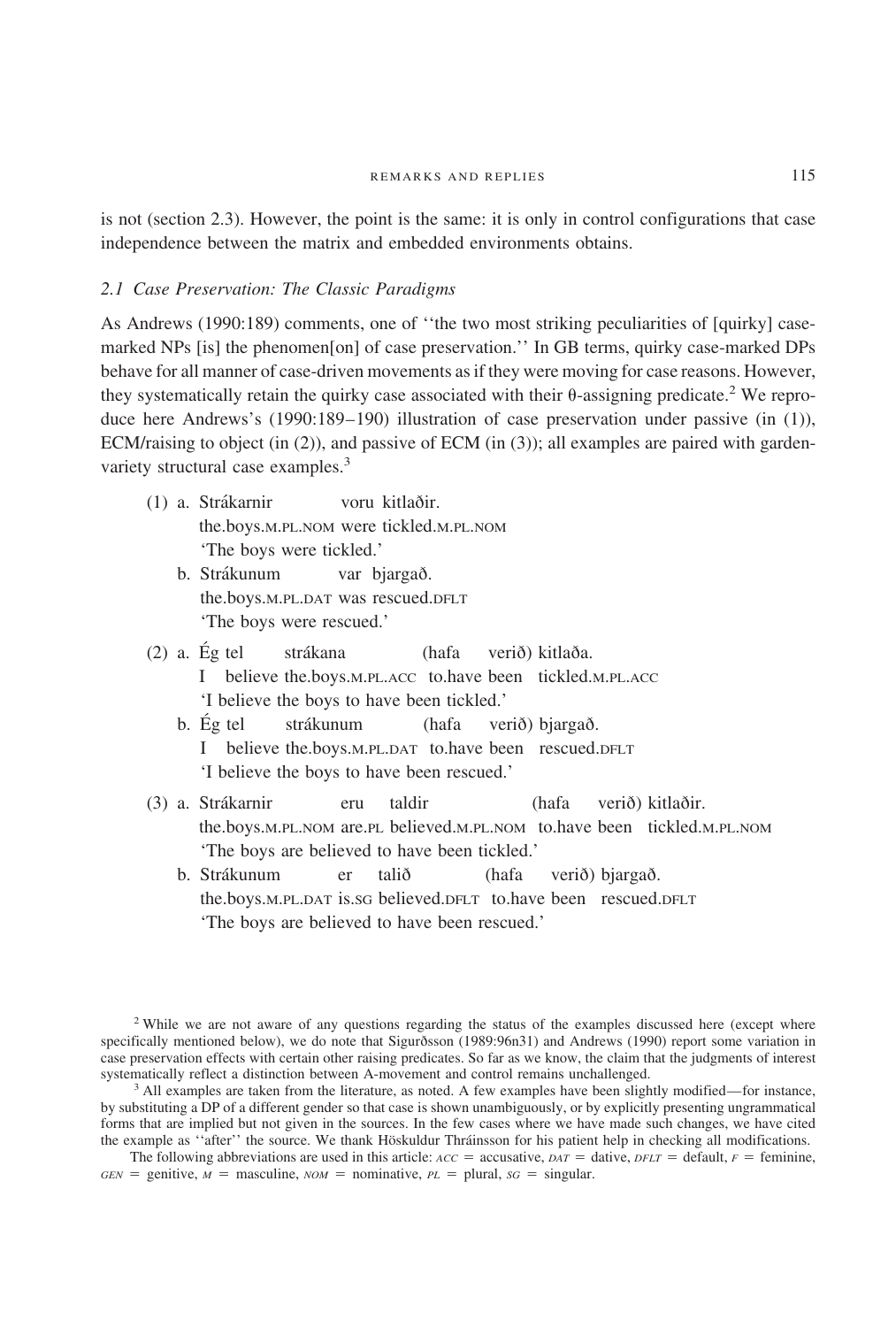Andrews characterizes these examples quite succinctly: ''As the structurally case-marked NPs of the (a) examples shift between subject and object positions, their case shifts between nominative and accusative, but the [quirky] case-marked NPs in the (b) examples remain dative'' (p. 190).<sup>4</sup> Thus, the distribution of DPs marked with quirky case precisely tracks that of DPs marked with structural case. However, the case value that surfaces on the moved DP is always the ''lowest'' case value, that is, the one determined by the  $\theta$ -assigning predicate. Indeed, it was this mismatch between distribution (like structural case) and form (case preservation) that constituted the landmark challenge to GB case theory, as articulated in Zaenen, Maling, and Thráinsson 1985.

Control is strikingly different (see Andrews 1976, 1982, 1990, Thráinsson 1979, Sigurðsson 1989, 1991; hereafter labeled collectively as ATS). In control structures, the case of the controller is determined locally: the controller DP bears the locally appropriate structural case. Case preservation is ungrammatical, as shown here:

- $(4)$  a. Honum var bjargað af fjallinu. him.DAT was rescued.DFLT of the.mountain 'He was rescued from the mountain.'
	- b. Hann/\*Honum vonast til að verða bjargað af fjallinu. he.nom/\*DAT hopes for to be rescued.DFLT of the.mountain 'He hopes to be rescued from the mountain.' (after Andrews 1990:198)

Under the standard analysis of control, case fails to be preserved because there are two distinct nominal elements involved. In GB, these are the controller DP and PRO, each with one case and one  $\theta$ -role. This corresponds to "anaphoric control" in Lexical-Functional Grammar, whereby the PRO subject of the embedded clause (SCOMP) is a distinct F-structure object from the matrix controller (see Andrews 1990:197).

The failure of case preservation under (nonquirky) object control is arguably shown by examples such as  $(5)$ .<sup>5</sup>

 $(5)$   $(\#)$ Jón bað hann að leiðast ekki einum. Jon.NOM asked him.ACC to be.bored not alone.DAT 'Jon asked him not to be bored alone.' (after B&H 2006a:594, (7))

<sup>4</sup> That the quirky case-marked DPs are indeed subjects and objects is exceptionally well established in an extensive literature beginning with Andrews 1976 and Thráinsson 1979; see especially Zaenen, Maling, and Thráinsson 1985 and Sigurðsson 1989. The arguments do not depend on correlating surface position and grammatical function.

<sup>5</sup> B&H indicate such examples to be acceptable, while Thra´insson (pers. comm.; see also Thra´insson 1979:301 and passim) finds them to be semantically anomalous (we indicate this with #) on the grounds that object control verbs select agentive complements, but quirky subjects are never agentive. The narrow point to be made here is that, to the extent that speakers accept object control of quirky-case-assigning infinitives, they manifest obligatory case independence. Besides adding the ''#'', we have modified B&H's example by using a controller DP that overtly manifests the accusative/ dative distinction.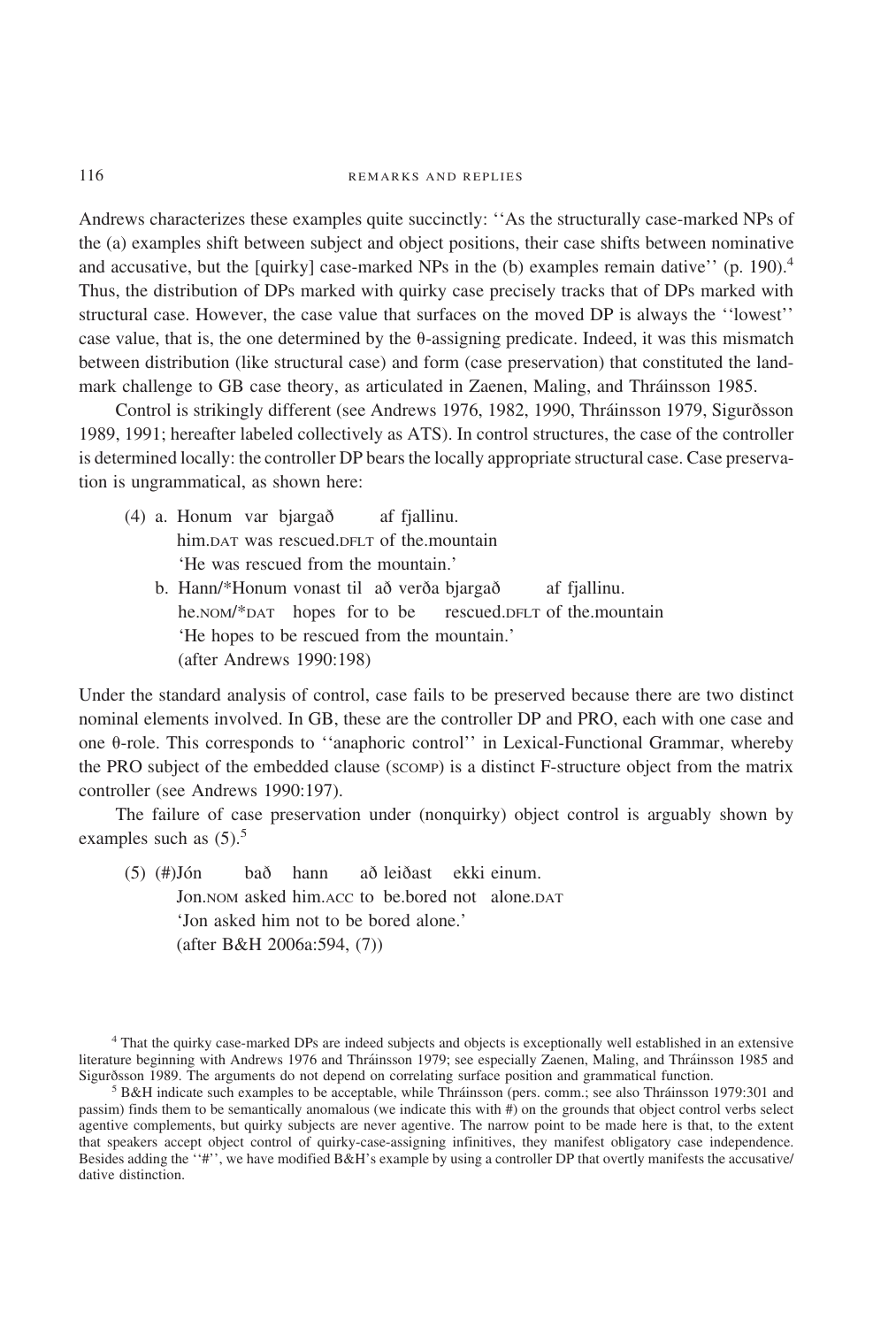The challenge that these facts pose for the MTC should be obvious: if control is analyzed as a species of A-movement, then quirky case should be retained on the "moved" DP, just as it is in all other types of A-movement dependencies (raising, ECM, passive).<sup>6</sup> However, this is patently impossible. As Landau (2003) notes, the challenge lies not merely in describing the control facts, but in describing them in a way consistent with the raising facts. Most specifically, the task is to explain why the mechanism that ensures case independence in OC dependencies does not apply in raising chains, which uniformly display case preservation. As we show in the next section, B&H do not meet this challenge.

#### *2.2 Case Overwriting: A Nonanswer*

B&H address the failure of case preservation in control constructions such as (4b) and (5). The derivation they propose for a control example in all relevant respects identical to (4b) is given here (their (26)–(27), p. 599):

- (6) a. nominative NP . . . [quirky FQ/SP ...] b. Jón vonast til [að leiðast ekki einum]. Jon.NOM hopes for to be.bored not alone.DAT 'Jon hopes not to be bored alone.'
- (7)  $\text{NP}_i \, \text{T}^0 \, \ldots \, \text{f}'_i \, \text{V}^0 \, \ldots \, [\text{T}_{\text{inf}} \, \ldots \, \text{V}^0 \, [t_i \, \text{FQ}]]$ Step 1: embedded  $V^0$  assigns a  $\theta$ -role/quirky Case to NP and quirky Case to FQ Step 2: matrix  $V^0$  attracts NP and assigns a  $\theta$ -role to it Step 3: matrix  $T^0$  assigns structural Case to NP, which moves to check EPP

Note that under this analysis, the moved DP is assigned case twice, receiving quirky case in its base position and structural case in (what amounts to) its surface position. B&H's core proposal is that quirky case on a moving DP is obligatorily overwritten by a structural case assigned at the landing site (or in the higher clause). They state, ''As for the Case value that surfaces on the moving element ..., it is always the highest Case value'' and thus, "Case is morphologically realized only once  $\dots$ , according to the context in which the NP is pronounced'' (pp. 600–601).

This position flatly contradicts the standard analysis of quirky case, as discussed in section 2.1. Indeed, on that view, quirky case is *defined* by its systematic resistance to overwriting. B&H do not mention the case preservation effect. Consequently, it remains unclear how their theory would avoid falsely predicting case overwriting whenever a quirky case-marked DP under-

<sup>6</sup> Nothing hinges on analyzing this class of dependencies as instances of literal movement, as opposed to Agree. There is evidence that Icelandic lacks the classic Extended Projection Principle (construed as obligatory filling of Spec,TP; see Wurmbrand 2006), but the issues here do not distinguish between quirky and structural case-marked DPs. Note that Landau (2000) analyzes OC as an Agree dependency, but crucially, one involving two distinct A-chains. A matrix v/T forms an Agree relation both with the controller DP and with PRO (or the infinitival C). Since the controller DP is never part of the embedded infinitive, it is never c-commanded by the embedded predicate and cannot receive case from it. Thus, case preservation in OC is ruled out on principled grounds in this theory.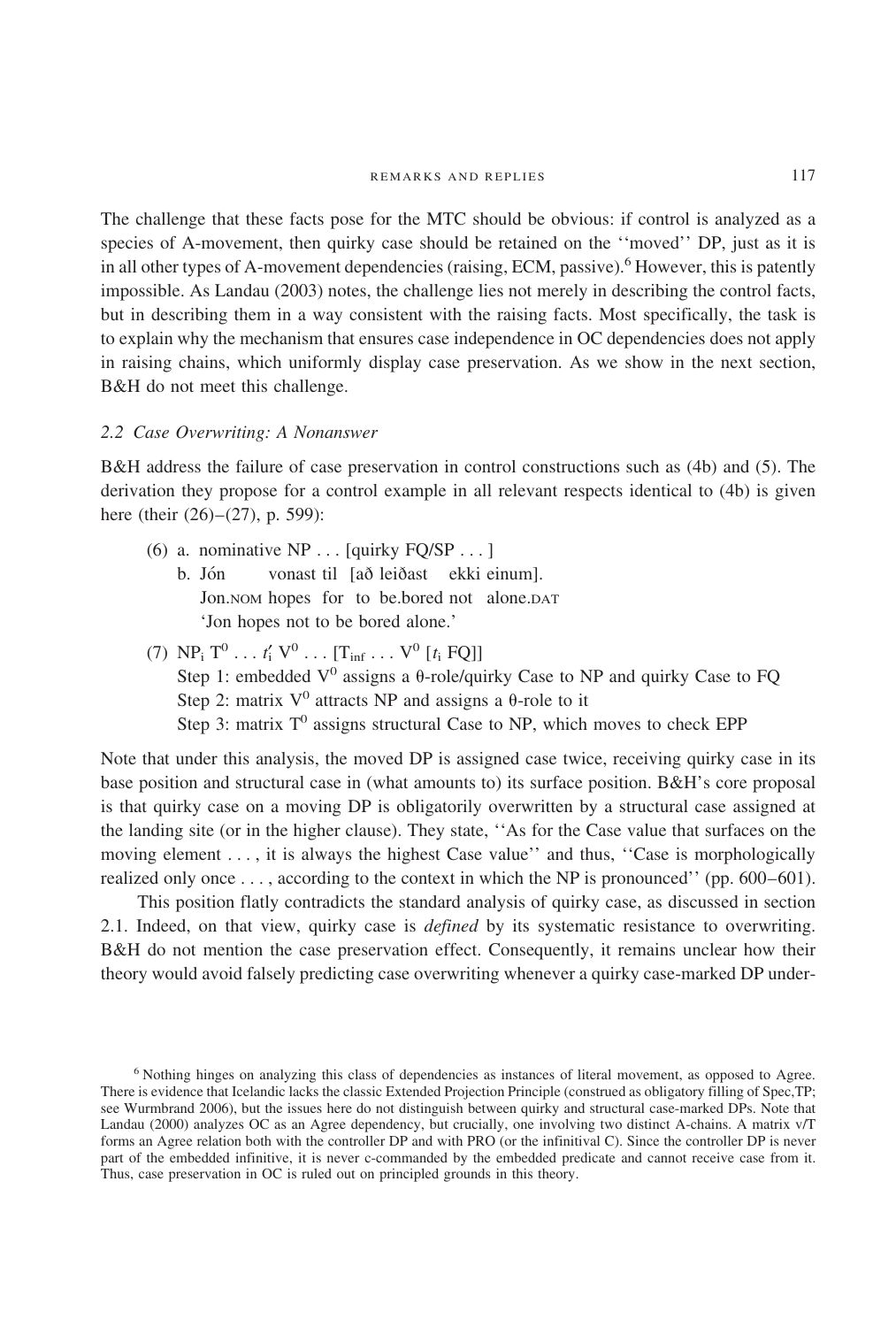goes movement, thereby failing to account for the standard examples that motivate the concept of quirky case.<sup>7</sup>

Within B&H's framework, there are only two possible analyses of quirky case-marked DPs: either they bear a hidden structural case feature that must be checked or they do not.<sup>8</sup> If they do, the structural case feature is valued in the matrix clause, correctly predicting case overwriting in control, but crucially *incorrectly* predicting overwriting in all standard A-movement contexts (as discussed above). If, on the other hand, quirky DPs do not bear any additional (structural) case feature—perhaps because structural case is a Last Resort option—then their quirky case should be preserved through all derivational stages. This is the correct result for A-movement, but not for control, where the lower quirky case never surfaces on the controller. Could B&H then assume that quirky case-marked DPs bear an *optional* structural case feature? No, because such optionality would allow case preservation in control and case overwriting in A-movement—two scenarios that never arise.

As far as we can determine, except by brute stipulation (i.e., presupposing the raising/control distinction to be explained), the MTC has no means of predicting the systematic correlation of case preservation effects with raising (and other A-movement) and their absence from control, precisely as Landau (2003:493) notes.

# *2.3 Case Matching and Independence: Structural Case*

When quirky case is not at issue, object control and ECM look similar, with accusative case on the DP corresponding to the (understood) subject of the infinitival clause. However, as noted by ATS (e.g., Thráinsson 1979:361), the two constructions differ markedly in the case properties of elements in the infinitival clause that agree in number, gender, and, crucially, case with their antecedents (SPs, FQs, participles, and adjectival main predicates). The pair in (8) illustrates with an agreeing SP *einn* 'alone'.

(8) a. Jón taldi Bjarna<sub>i</sub> hafa hlaupið einan $\frac{1}{e}$  einn<sub>i</sub>. Jon.NOM believed Bjarni.ACC to.have run alone.ACC/\*NOM 'Jon believed Bjarni to have run alone.' (B&H 2006a:601)

 $8$  As B&H do not address this point, we must cover both options. Note that B&H's derivations (29) and (33) and associated text (pp. 599, 600) are suggestive of a Last Resort view, whereby quirky case is sufficient to satisfy the Case Filter. This would be an unsignaled, but important, departure from assumptions they make in work that they rely on in B&H 2006a, notably, the Inverse Case Filter and the assumption that ECM verbs like *believe* obligatorily assign accusative (see Boeckx 2003:170, Boeckx and Hornstein 2004:436). Assuming that quirky case satisfies the Case Filter will create an even more serious problem regarding the lexicalization of PRO, to which we return in section 4.

<sup>7</sup> B&H state (their fn. 3), ''Landau also observes that in contrast to control, raising disallows situations where a single NP appears to receive two Cases. We return to this difference between raising and control in section 3.'' In fact, however, they do not discuss any of the raising examples presented by Landau (2003:492), culled from the earlier literature, nor any other examples that show the case preservation effects discussed above. The sole example of a raising versus control contrast they discuss in their section 3 concerns a different point, namely, the distribution of structural (nominative) case in the infinitival. We return to these example types below.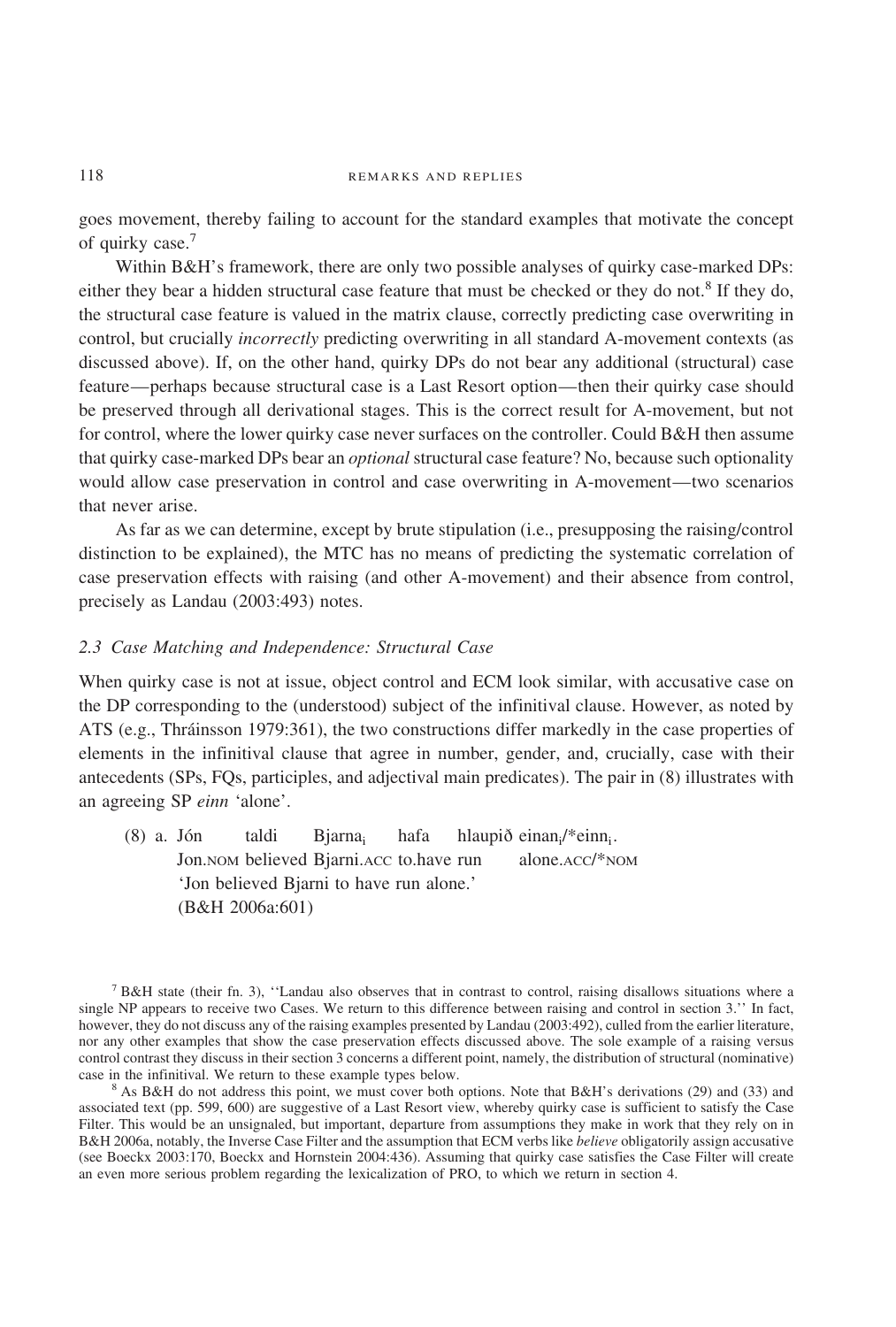b. Ég bað hann<sub>i</sub> að fara einn<sub>i</sub>/einan<sub>i</sub> þangað. I.NOM asked him.ACC to go alone.NOM/ACC there 'I asked him to go alone.' (Thra´insson 1979:301)

The agreement asymmetry is especially clear with predicate nouns and passive participles, as in (9) (see also (13)).

- (9) a. Ég tel Maríu hafa verið tekna/\**tekin* af lögreglunni. I.NOM believed Maria.ACC to.have been taken.F.SG.ACC/\*NOM by the.police 'I believed Maria to have been taken by the police.'
	- b. Ég bað Maríu að vera tekin/\*tekna af lögreglunni. I.NOM asked Maria.ACC to be taken.F.SG.NOM/\*ACC by the.police 'I asked Maria to be taken by the police.' (Thra´insson 1979:362–363)

The question these examples raise for the MTC is why nominative is available in the lower clause in (8b) and (9b) (indeed, obligatory in (9b)), but impossible in (8a) and (9a). Note that both the nominative and accusative forms of the participle show number and gender agreement with *Marı´a*; namely, they are not default forms, a fact that will be relevant in section 3.

# *2.4 Case Dependence: The Clausemate Speculation*

B&H address a contrast like (8), but they do not note the sharper contrast with participles and nouns. Their derivation of an ECM structure like (8a) is given in (10a) (their (35)) and should be contrasted with object control in (10b) (their (37)).

```
(10) a. ECM
    NP_i v^0 ... V^0 ... [T_{inf} ... V^0 [t_i FQ]]
    Step 1: embedded V^0 assigns a \theta-role to NP
    Step 2: matrix v^0 assigns structural accusative Case to NP and FQ by multiple Agree
    Step 3: NP raises to matrix Spec,vP (to check EPP)
b. Object control
    NP_i v^0 \ldots t'_i V^0 \ldots [T_{inf} \ldots V^0 [t_i FQ]]Step 1: embedded V^0 assigns a \theta-role to NP
    Step 2: matrix V^0 attracts NP and assigns a \theta-role to it
    Step 3: matrix v^0 assigns structural accusative Case to NP and FQ by multiple Agree
```
The key difference lies in step 2 of (10b). Thus, B&H ''speculate that the marked default [*sic*] nominative Case on the floating quantifier in [structures corresponding to (10b)] is a distance effect'' (p. 602). Where the two targets of multiple Agree are in the same clause at the point of case assignment (as in (10a)), case sharing is strictly obligatory.

There are at least two significant problems with this approach. The first one is factual. B&H assume, incorrectly, that accusative is always available on agreeing elements in the infinitive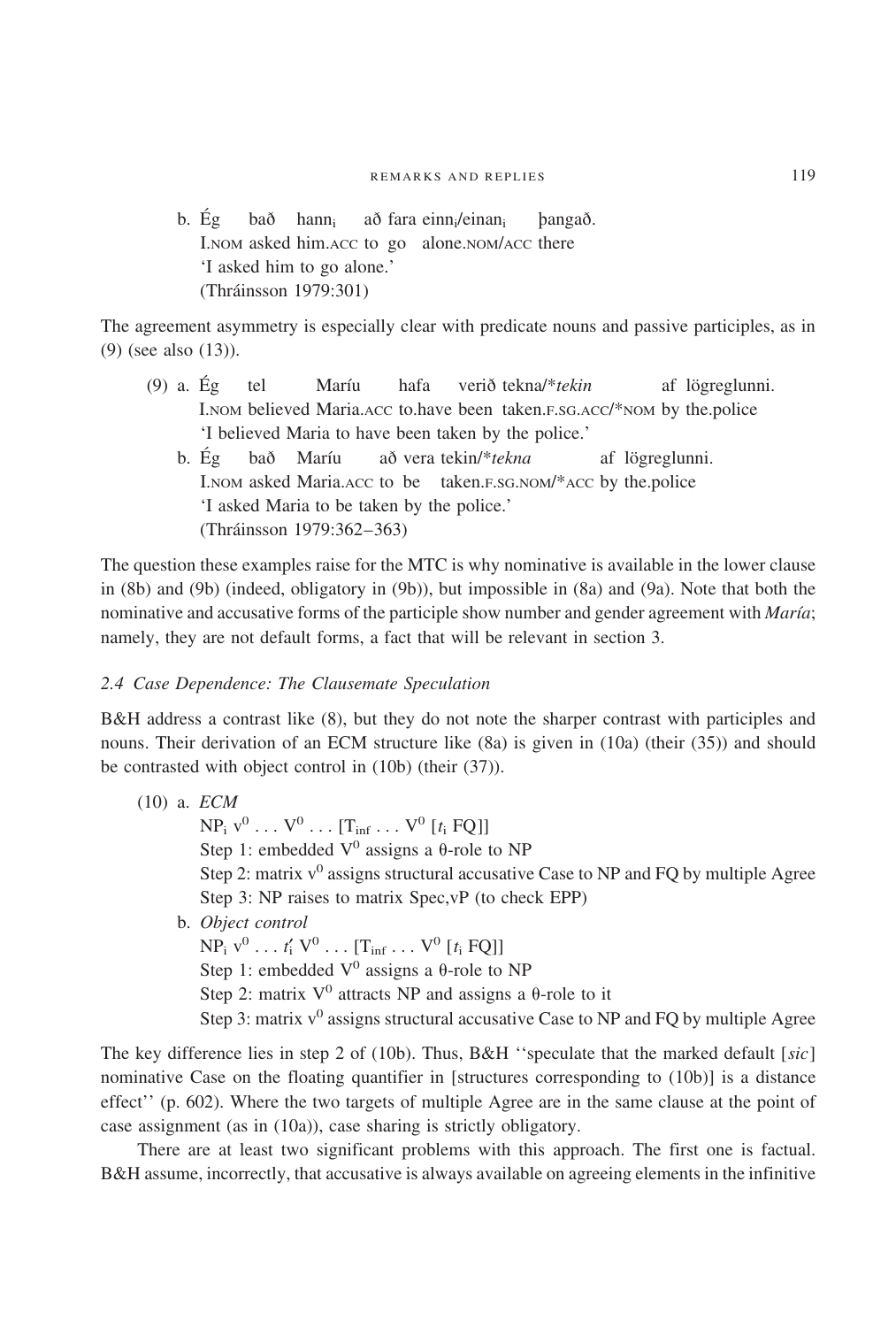and that only the ''marked'' nominative in examples like (8b) is in need of explanation. In fact, however, nominative has a wider distribution than accusative and it is strongly, perhaps exclusively, preferred in examples like (9b) (we return to the status of the nominative in the next section).

The second problem is that even for agreeing adjectives, distance (at the point of case assignment) does not appear to be the relevant factor. In particular, Andrews (1982), in discussing the obligatory agreement in ECM and raising configurations, provides examples in which the ECM DP and the agreeing element are in different clauses, as in (11).

(11)  $\text{Peir telja}$  hana (vera) sagða (vera) vinsæla/\*vinsæl. they believe her.ACC to.be said.ACC to.be popular.ACC/\*NOM 'They believe her to be said to be popular.' (after Andrews 1982:445)

On B&H's assumptions, the v associated with ECM verbs such as *segja* 'say' has an EPP feature (step 3 of (10a)). If this feature is retained under passive (e.g., if passive  $vP$  is a phase; see Boeckx and Hornstein 2004:437), movement of the DP into the intermediate clause will be forced prior to case assignment by the matrix v under multiple Agree. Such long-distance constructions should then pattern with control—but they do not. In fact, whether or not intermediate movement is assumed, there are two elements in (11) agreeing in case with the ECM DP, namely, the passive participle in the intermediate clause and the predicate adjective in the lowest clause. Wherever B&H take the DP to be at the point of case assignment, it is a clausemate with one agreeing element and not the other. Hence, the clausemate condition does not appear to be the relevant determinant for case agreement. Nominative is licensed under object control but not under ECM, even when the ECM DP and the agreeing element are not clausemates. Once again, the MTC fails to distinguish raising from control in well-known examples.

# **3 Nominative PRO: Structural or Default Case?**

One aspect of the Icelandic control facts that has received especially prominent attention since Sigurðsson 1991 is the nature of the nominative case that surfaces on (elements agreeing with) PRO. As B&H recognize, identifying this nominative as structural will conclusively establish that the controller and the controllee each bear one structural case and one  $\theta$ -role, and will undermine the MTC. B&H thus repeatedly stress that they treat the nominative in question as ''default'' rather than structural case. We focus on this question here, noting that B&H do not provide evidence for their position, and reviewing the compelling evidence in the literature for the structural nature of this case.<sup>9</sup>

<sup>9</sup> To avoid potential terminological confusion, we keep to the term *structural* nominative for the nominative that is associated with the subject of a finite clause. B&H's key claim is that the nominative in infinitives (what they term *default* nominative) is distinct from that nominative. Our point is that this dichotomy is false: the two are not distinct by any criteria. A separate question is whether ''structural nominative'' is itself (always) a form of default or unmarked case (as in Marantz 1991, McFadden 2007). This latter use of the term *default* is not the one used by B&H, and not the one we dispute.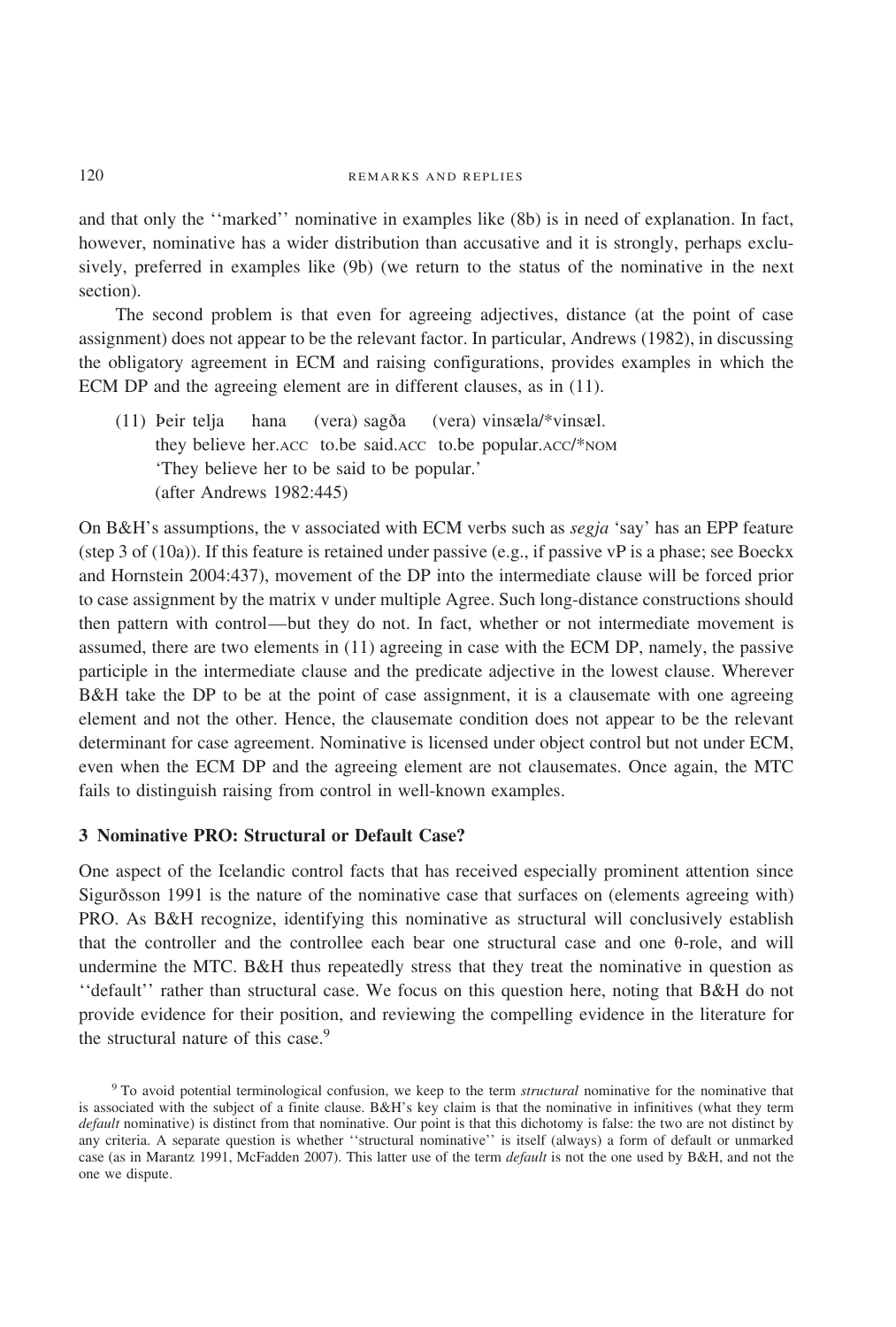# *3.1 The ''Case'' for Default Case*

When the embedded predicate is not a quirky case assigner, PRO may take on nominative case (diagnosed by agreement on the SP). According to B&H, this option is marginal. Example (12) is their (14), with their judgments.

 $(12)$  Jón bað Bjarna að koma einan/??einn. Jon.NOM asked Bjarni.ACC to come alone.ACC/??NOM 'Jon asked Bjarni to come alone.'

B&H write, ''Though nominative is marginally possible on the floating quantifier, accusative is strongly preferred. We take this to indicate that in such situations, nominative is really a marked default Case realization'' (p. 595). Within their framework, this is significant, since they make it clear that default case can be ''factored out'' of the picture, being entirely distinct from structural case, which is unavailable to the embedded subject: ''we take this nominative on the secondary predicate to be a default Case, as there is no source for structural nominative in the embedded clause'' (p. 596).

Once out of the picture, nominative PRO no longer bears on multiple case assignment. Suppose the controller bears case  $\alpha$  and the embedded SP case  $\beta$ . If either  $\alpha$  or  $\beta$  is inherent/ quirky, it simply reflects a  $\theta$ -role, not abstract case. If  $\beta$  = nominative, again it is not abstract/ structural case, but default case. B&H conclude, ''Since we have shown that there is no evidence that multiple structural Cases are assigned to a chain, the argument against a movement theory of control dissolves'' (p. 598).

We note that the claim that nominative in Icelandic OC infinitives is a default case rests *entirely* on the alleged markedness of nominative in (12). B&H do not offer any independent support for this claim, which plays a key role in their analysis (see section 4). Indeed, the first quotation above suggests that B&H simply equate markedness and ''defaultness.''

## *3.2 The Icelandic Facts*

Neither the claim that embedded nominative in OC is a marked option, nor the claim that it is default case, finds support in the extensive literature on Icelandic. There is much evidence against both claims, which we review below. We note in passing, though, that even if the assumption of markedness were granted, the link to the assumption of defaultness would at best be unclear. Default values of morphological features are simply unmarked values that are inserted in the absence of more specific spell-out instructions. To our knowledge, even within B&H's approach, no markedness in judgment is attached to such choices. It is thus unclear why nominative PRO in (12) should be any more marked than, say, 3rd singular default agreement on the main predicate when no nominative DP occurs (as in B&H's example  $(3)$ ).<sup>10</sup>

<sup>&</sup>lt;sup>10</sup> Embedded "default nominative" case is apparently not marked when the controller bears inherent/quirky case (see B&H's fn. 6 and (19b)). B&H do not offer any explicit account of this contrast. In section 5, we return to this question and show that the most natural account available under B&H's assumptions is empirically untenable.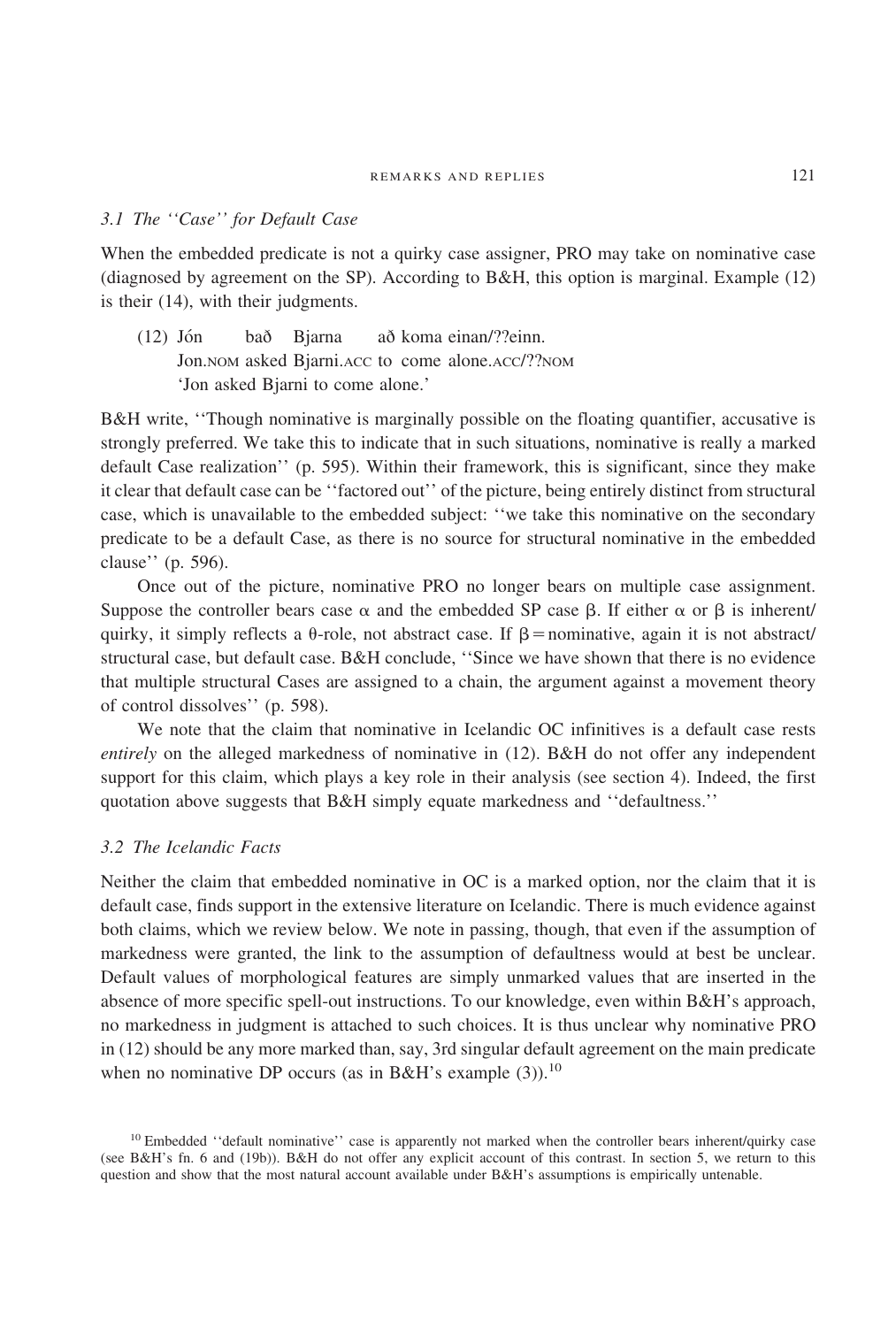In any event, there is ample evidence that nominative PRO is not marked/marginal in Icelandic; in fact, it is often the preferred option, sometimes the only one. B&H have apparently erred in this respect in using only the SP *einn* 'alone' as a case detector in the embedded infinitive. It is well established in the literature, however, that main predicates (MPs) and SPs display different agreement patterns. Importantly, predicate nominals and passive participles *qua MPs* obviously falsify the ''markedness'' claim, while SPs are simply uninformative with regard to the ''defaultness'' claim.

Regarding the markedness claim, Andrews (1976:176) noted early on that ''a predicate adjective modifying a nominative zero subject can appear either in the nominative or in the case of the controller'' (see also Andrews 1982:450). He was also explicit about the preference: ''Why is the nominative always possible, rather than some other case, such as the accusative?'' (Andrews 1982:451). Indeed, although B&H (fn. 8) cite Andrews 1982 as a precursor to their default nominative proposal, they fail to mention that Andrews raised this idea to account for the *predominance* of nominative in OC infinitives, not its marginality. Indeed, what seemed to Andrews to be a variable, ''squishy'' phenomenon (which he ultimately relegated to ''performance'') was case matching with the controller, not case mismatch.

More to the point, the preference for nominative over case transmission is especially clear with two types of embedded MPs: predicate nominals and passive participles (see Thráinsson 1979:362; also see Andrews 1982:453, citing Friðjónsson 1977). Sigurðsson (2002:712) too observes that ''as a matter of fact, case-copying down into the infinitive is marked or questionable for many speakers and even out for some.'' The following examples are reported to allow only nominative in the infinitive (Thráinsson 1979:327, 362):<sup>11</sup>

- $(13)$  a. Hann kenndi honum að vera góður skákmaður/\*góðum skákmanni. he taught him.DAT to be good chessplayer.NOM/\*DAT 'He taught him to be a good chessplayer.'
	- b. Ég bað Maríu að vera tekin/\*tekna af lögreglunni.  $( = (9b))$ I asked Maria.ACC to be taken.F.SG.NOM/\*ACC by the.police 'I asked Maria to be taken by the police.'

As previous scholars have observed, the phenomenon of case transmission in Icelandic exhibits considerable interspeaker variation (similarly in Russian; see Landau, to appear, for extensive documentation). Nonetheless, the empirical picture is far from chaotic, and solid generalizations can be and have been formulated. One such generalization is the availability of nominative in all OC infinitives where quirky case is not assigned. Any analysis of the facts must account for this generalization; an analysis predicated on the false premise that nominative is a marginal option in OC contexts is bound to be off the mark.

<sup>&</sup>lt;sup>11</sup> Presumably, B&H would not expect dative in (13a), given their claim that "Icelandic speakers . . . strongly reject remote quirky Case matching'' (p. 597). This claim, however, is incorrect; in section 5, we show that transmission of inherent/quirky dative/accusative is not generally ruled out. Its failure in (13a) is due to the relative inherent resistance of predicate nominals to case transmission, as evidenced by the parallel failure of accusative transmission in (13b).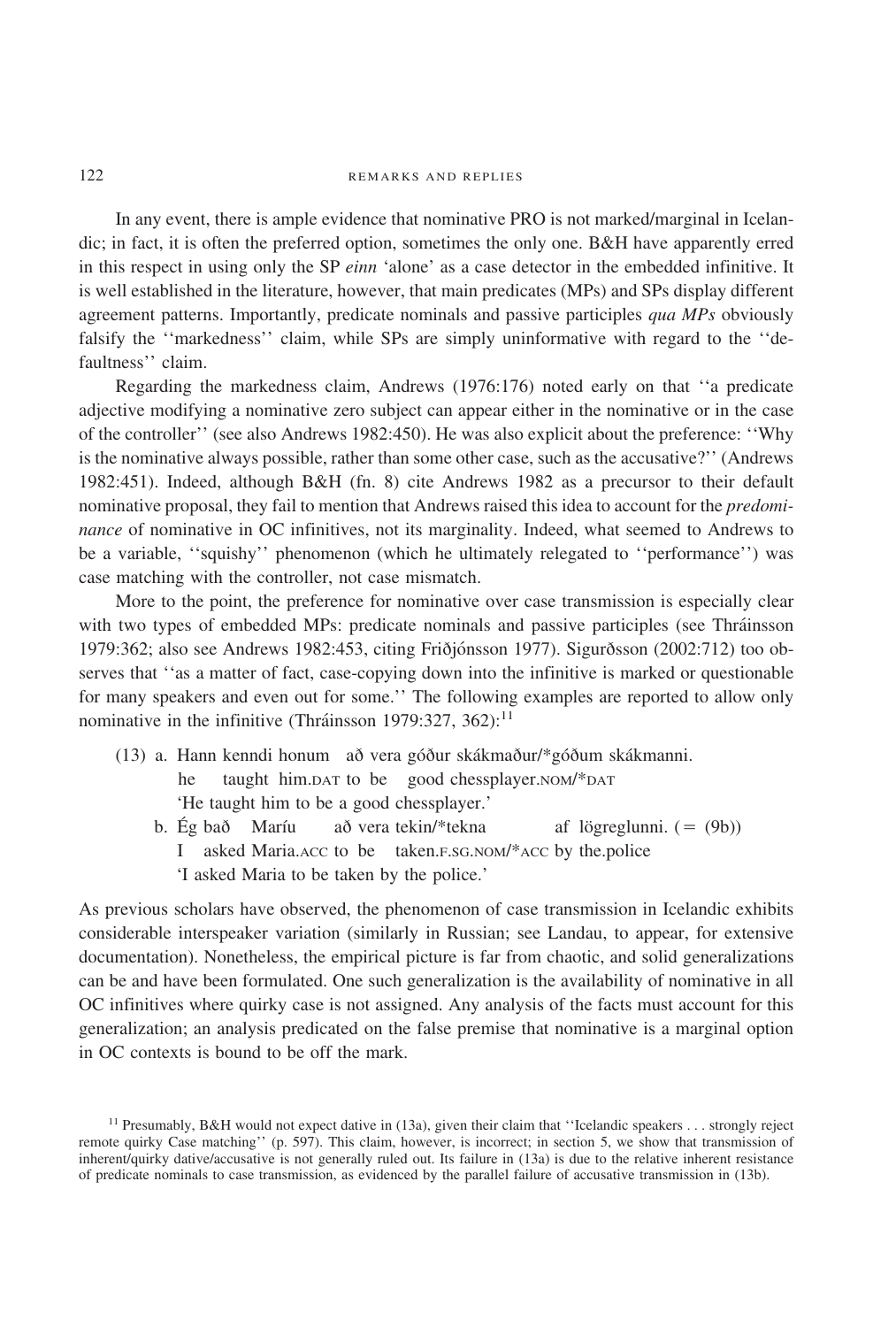Although B&H are wrong in claiming that nominative is marked in OC infinitives, one may still wonder whether they could be right in claiming that it is a default case. After all, as we have noted above, the two claims are independent. The answer again is no: there is no reason to believe that the nominative on the null subject of infinitives—PRO, in our view—is anything other than standard structural case.

Example (13b) serves to illustrate the point. The embedded passive participle *tekin* in this example obligatorily shows agreement (in number, gender, and case) with the (null) subject of the infinitival. The default form *teki* $\delta$  would be obligatory when the subject does not have structural case. In making this argument, Sigurðsson (1991:335–336) presents the following minimal pair:

 $(14)$  a. Strákarnir vonast til að verða aðstoðaðir/\*aðstoðað. the.boys.NOM hope for to be aided.PL.NOM/\*DFLT 'The boys hope to be aided.' b. Strákarnir vonast til að verða hjálpað/\*hjálpaðir/\*hjálpuðum. the.boys.NOM hope for to be helped.DFLT/\*PL.NOM/\*PL. DAT 'The boys hope to be helped.'

In both sentences, the controller in the matrix clause is nominative. The difference lies in the embedded infinitives. Where the infinitive predicate is a quirky case assigner ('be helped' assigns dative), the participle is obligatorily in the default, nonagreeing form (14b). Where the infinitive is a predicate whose corresponding finite subject would be nominative, the agreeing, nominative participle is obligatory, and the default form is excluded (14a). As regards MP agreement, then, nominative on PRO patterns with structural case (obligatory agreement) and against quirky/inherent case (agreement impossible).

In fact, as Sigurðsson has repeatedly stressed, with respect to agreement on MPs, the nominative on PRO behaves unlike the other known instances of default nominative in Icelandic, namely, dislocated and vocative DPs. As (15) shows, true default nominative DPs fail to trigger agreement, even on participles.

(15) Strákurinn, við hann var ekki *dansað*/\*dansaður. the.boy.NOM with him.ACC was not danced.DFLT/\*M.SG.NOM 'The boy, nobody danced with him.' (Sigurðsson 1991:338, paraphrase added)

The participial agreement facts are particularly relevant, since, as B&H note, ''overt morphological agreement on . . . passive past participles (Case, number, gender) *can only take place with elements bearing structural Case*'' (pp. 592–593, emphasis added). Since the passive participle in control complements obligatorily agrees with the null subject of the infinitive as in (13b), it follows—on B&H's own assumptions—that this nominative is structural case, not default case.

The point here is neither subtle nor new. The facts are discussed by ATS, and this argument against default nominative in control complements is presented in detail by Sigurðsson (1991). Although they cite these works, B&H do not mention the behavior of MPs (adjectives, nouns, or past participles) in infinitives, and their characterization of Sigurðsson 1991 (on p. 593) men-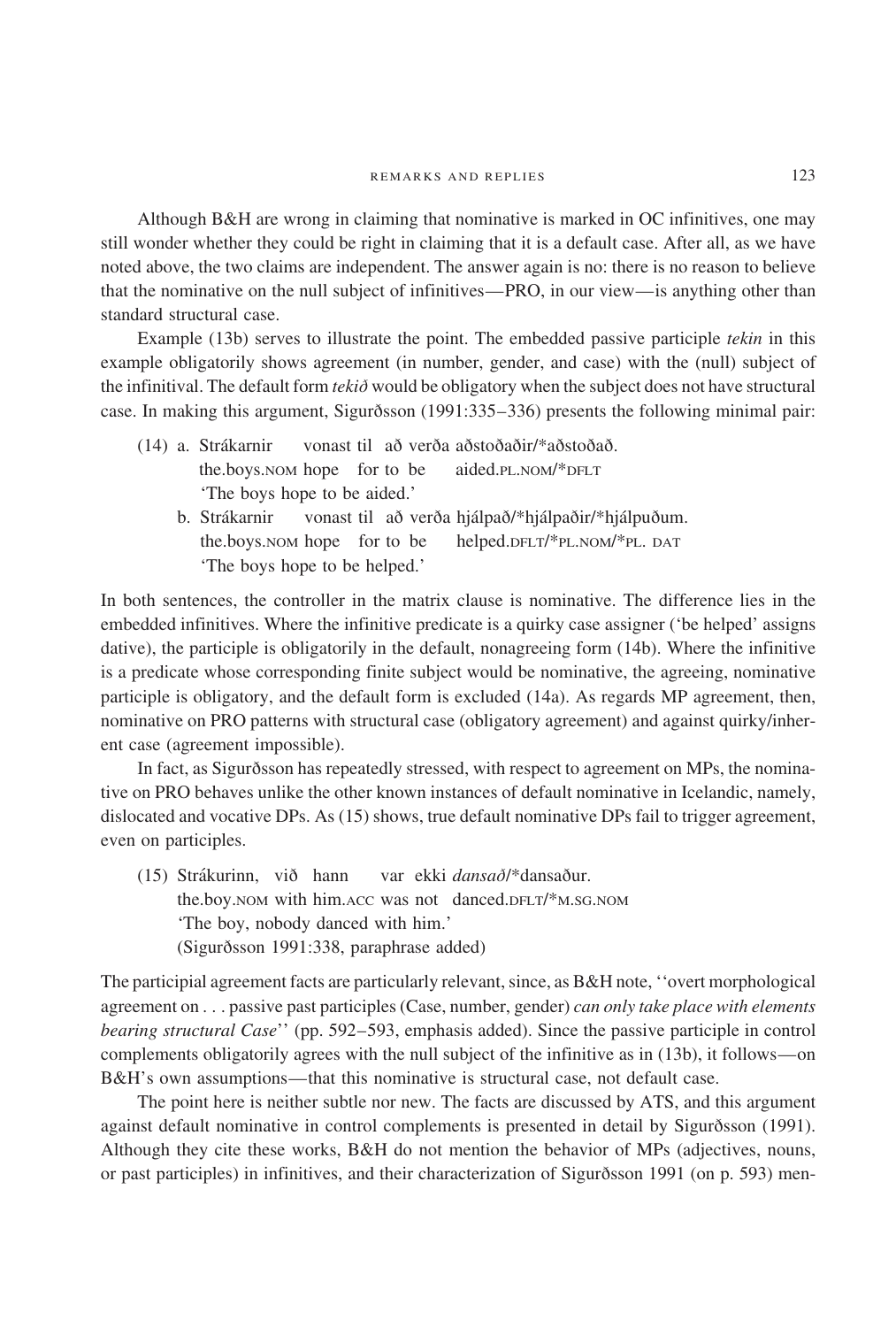tions only the examples of agreement with FQs/SPs. A major theme in Sigurðsson 1991, however, as in later work (Sigurðsson 1992, 1996, 2002, 2003, 2004), is precisely this distinction: while primary agreement (on MPs) is triggered only by structurally case-marked subjects, secondary agreement (on FQs/SPs) is case-insensitive, applying also with inherent/quirky case-marked arguments.

Omitting this distinction in effect renders almost all of B&H's examples irrelevant to the question of whether nominative on PRO is structural or default case. The reason is that (as noted above) their examples use only FQs/SPs as case detectors, never MPs. Since FQs/SPs agree with *any* type of antecedent, they cannot be used to choose between the structural and default analyses of the embedded nominative. However, examples with embedded MPs, such as (13a–b) and (14a), can be used in this way; and the fact that they manifest full agreement, in contrast to (14b) and (15), vindicates the standard structural nominative analysis and refutes B&H's default nominative proposal.<sup>12</sup>

We note here that precisely the same argument (for structural case on PRO), using similar case concord paradigms, has been made for Russian (see Comrie 1974, Greenberg 1983, 1989, Neidle 1988, Babby 1998, Babby and Franks 1998, Franks 1998, Landau 2008). Interestingly, Russian provides straightforward evidence that the case of PRO is not default case: while the default case of DPs in Russian is nominative, the case on PRO is dative. Thus, a key idea in the MTC—that PRO may never bear a locally assigned structural case—is consistently disconfirmed in languages that provide the appropriate testing ground for it (see Landau 2008 for further data and discussion).

## **4 The Lexicalization Problem**

Why is it so important for the MTC to banish multiple structural cases in OC chains? Curiously, the question is not addressed in  $B\&H$ 's recent writings. A close reading of the original formulations of the MTC, however, reveals the tacit assumptions that are endangered once structural case is granted to PRO (or the controller's trace). These assumptions are needed to guarantee that controlled subjects are unpronounced; in other words, they bear on the fundamental problem of control theory—how to derive the distribution of PRO. In this section, we show that the irreducible existence of multiple cases in OC chains robs the MTC of its account of the null status of PRO. The result is that the MTC licenses and overgenerates lexical subjects in OC infinitives. We consider three environments where this happens: (a) PRO receives structural nominative, (b) PRO receives quirky case, (c) PRO receives structural accusative (via transmission from the controller).

Hornstein (1999:82) explains the fact that the understood subject of control infinitives is unpronounced as follows: ''the null phonetic status of PRO is explained in whatever way we

<sup>&</sup>lt;sup>12</sup> In fact, B&H do give two examples in which the embedded MP is an adjective (their  $(16)$ , with an embedded small clause, and (i) in their fn. 6). In both, the adjective is unambiguously in an agreeing, nominative form and not in the default form that would be required under their analysis (B&H do not gloss agreement on the adjectives). The agreement patterns in these examples provide further evidence that there is a structural nominative DP in the infinitive, controlling agreement on the adjective, as noted in the source literature.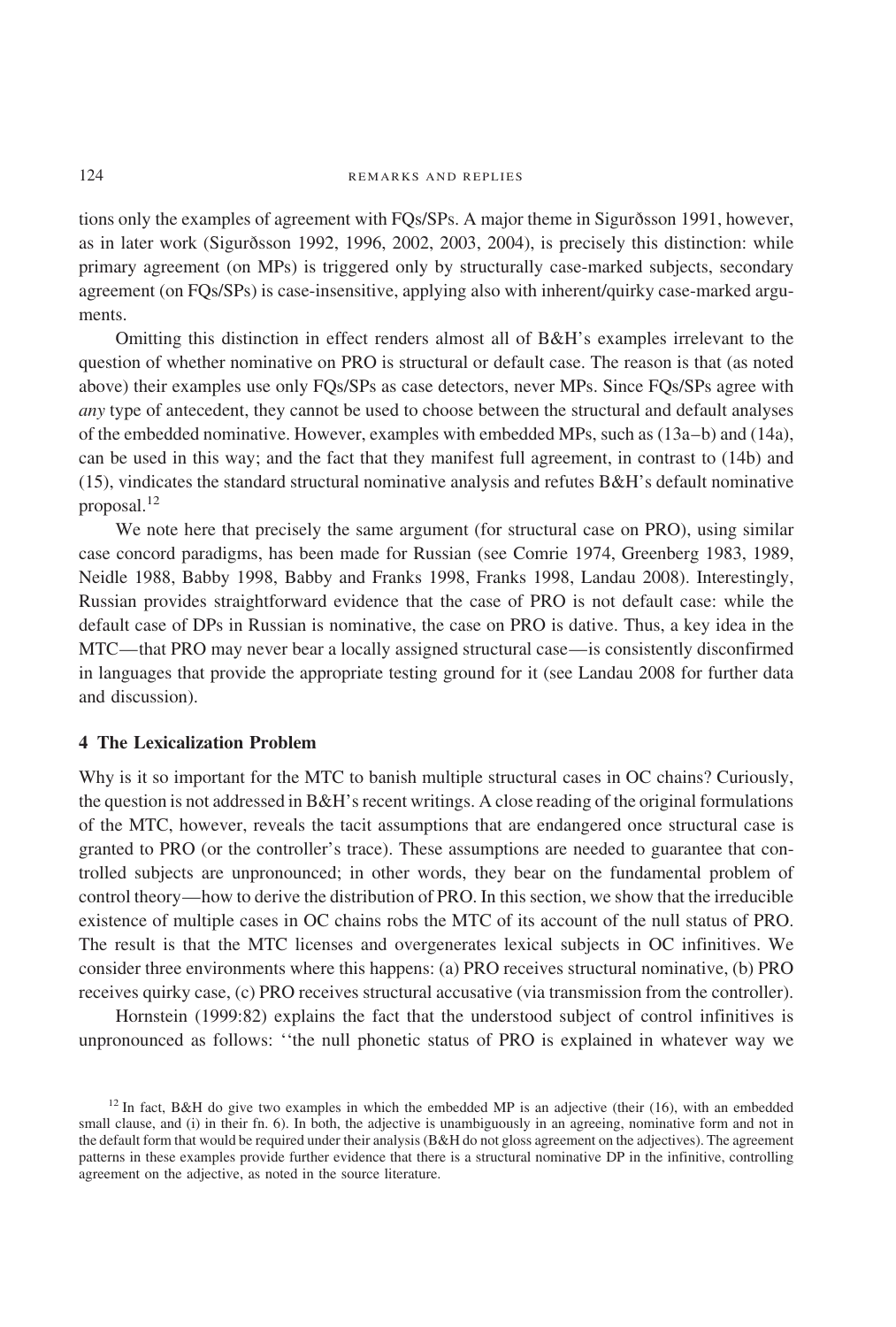explain the null phonetic status of NP-trace. One natural assumption is that Case is required for phonetic 'visibility.' Both NP-trace and PRO will therefore fail to meet the requirements for having phonetic content.'' Hornstein (2003:fn. 29) reiterates this parallelism as the source of the ''nullness'' of PRO, ultimately deriving it from Nunes's (1995) theory of copy deletion. B&H express their continued reliance on Nunes's proposals as well (p. 600). In fact, Nunes's theory is really a sophisticated expansion of case theory. It predicts that a single copy will be spelled out in an A-chain, and this copy will occur in the case position (normally, the topmost copy).<sup>13</sup>

On these assumptions, the facts established in section 3 are lethal to the MTC, for they show quite clearly that PRO bears structural case in Icelandic. That is, in normal circumstances, where no quirky case is involved, the OC chain is structurally case-marked twice—both at the tail (PRO) and at the head (the controller DP). It is therefore expected that the tail position should be able to host a phonetically visible DP. This DP would receive its  $\theta$ -role and structural nominative in the lower clause, while the matrix DP would receive its own  $\theta$ -role and case in the matrix clause.

- $(16)$  a. \*Jón vonast til [hann/Eiríkur að verða ráðinn]. Jon.NOM hopes for he/Eric.NOM to be hired.M.SG.NOM 'Jon hopes for him(self)/Eric to be hired.' (Jónsson 1996:162)
	- b. Ég bað Maríu  $[a\delta$  (\*hún/\*Ásta) fara ein bangað]. I asked Maria.ACC to \*she/\*Asta.NOM go alone.F.SG.NOM there 'I asked Maria (for her/Asta) to go there alone.' (after Thráinsson 1979:301)

Such sentences are ungrammatical in Icelandic or, for that matter, most languages that have been investigated (see Szabolcsi 2007 for apparent examples of overt infinitival subjects). Yet the MTC inevitably overgenerates them, particularly in Icelandic, given its commitment to the role of case in copy pronunciation and given the empirical finding that Icelandic PRO bears structural case. This is what we call the *lexicalization* problem: how to block the lexicalization of PRO?

It is important to understand that although the MTC can accommodate a lexical PRO (i.e., overt subject of an infinitive) as such, it cannot accommodate *both* a lexical PRO and a lexical ''controller.'' Thus, the backward control construction has been taken as evidence that the MTC is consistent with lexicalization of PRO (Polinsky and Potsdam 2002, 2003). However, the problem of *double* lexicalization, of both controller and PRO, arises with equal force under the movement analysis of backward control (see Landau 2007 for relevant comments). The question for the

<sup>&</sup>lt;sup>13</sup> Nunes assumes that (a) Case must be checked locally (in a specifier-head relation), (b) each copy in a chain carries its own uninterpretable Case feature, and (c) PF deletion only eliminates the ''offending'' Case features of the deleted copy. These assumptions conspire to ensure that PF deletion of low copies in an A-chain will always be more economical than PF deletion of the highest copy, since the latter's Case is necessarily checked by the attracting head, whereas the former's Case, if not deleted at PF, would require an extra deletion operation in the syntax. Thus, high pronunciation is the default option in A-chains.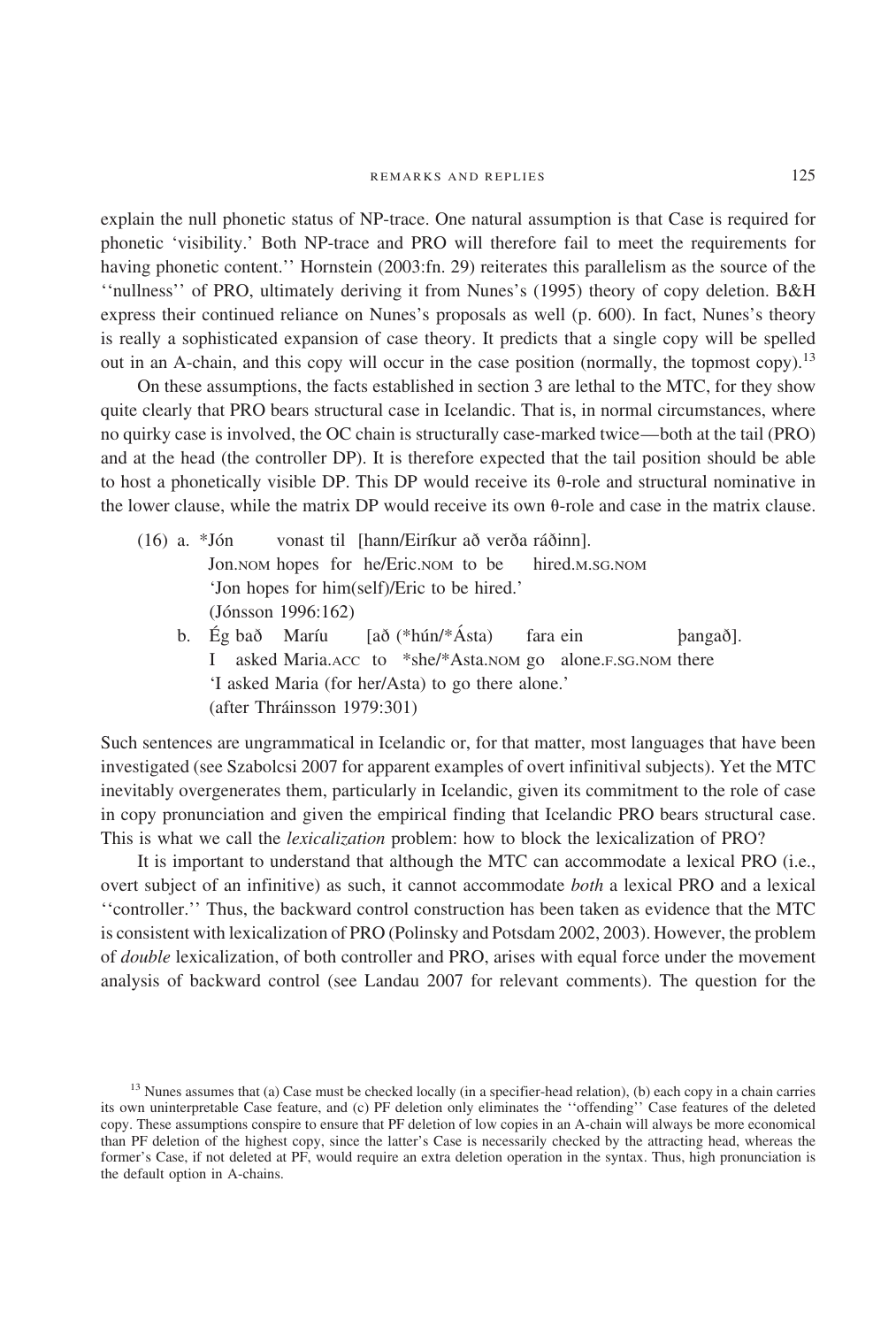MTC boils down to this: why must there be a single chain at all, as opposed to two independent chains? What rules out  $(16a-b)$ ?<sup>14</sup>

It should be recognized how fundamental to the MTC the lexicalization problem is. For any theory of control, the distribution of PRO is the core problem. From its inception, the ostensibly elegant solution in terms of case and copy pronunciation has been alleged to be the core achievement of the MTC. But the ''elegant'' solution, it now transpires, rests on a false premise—that PRO is caseless. Robbed of that premise, the MTC can no longer explain the fundamental fact of  $OC.$ <sup>15</sup>

The lexicalization problem arises with equal force in the two other control environments treated by B&H: quirky PRO and accusative PRO (via transmission). Unsurprisingly, neither can be lexicalized.

|  | (17) a. Ég vonast til [að (*mér/*Jóni) verða hjálpað]. |
|--|--------------------------------------------------------|
|  | I.NOM hope for to *me/*Jon.DAT be helped               |
|  | 'I hoped (for myself/Jon) to be helped.'               |
|  | (after Zaenen, Maling, and Thráinsson 1985:457)        |
|  | b. Ég bað Maríu [að (*hana/*Bjarna) fara þangað].      |
|  | I asked Maria.Acc to *her/*Bjarni.Acc go there         |
|  | 'I asked Maria (for her/Bjarni) to go there.'          |
|  | (after Thráinsson 1979:301)                            |

Concerning (17a), the problem is that B&H apparently take quirky case to be sufficient for the purposes of licensing a lexical DP.<sup>16</sup> Having both case and a  $\theta$ -role, then, the DP in the lower clause in (17a) would have no intrinsic need to move further, and a second DP could undergo external Merge in the matrix clause, where it would certainly receive a  $\theta$ -role and structural case. If, on the other hand, quirky case does not suffice for licensing an overt DP (as in classic GB), then the case preservation problem reappears in the A-movement contexts, as discussed in section 2.1. There are only two choices here. Both fail, for reasons that were well documented in the literature prior to B&H 2006a, and which B&H fail to address.

 $14$  Incidentally, we note that even if nominative in the infinitive is default case, it is not clear that B&H's assumptions suffice to prevent PRO from being lexicalized with that case. B&H assume that default nominative is assigned directly to the embedded SP (their derivations (33) and (37)) and not to the controller's chain. The question is what prevents it from being assigned to the embedded subject.

 $15$  A reviewer suggests that Nunes's (1995) theory would exclude double lexicalization because of the requirement, based on the Linear Correspondence Axiom, that each chain be lexicalized exactly once. Our point here is that recognizing structural nominative in the lower position in fact obviates the need for an OC chain at all under B&H's assumptions. The matrix and embedded DPs each have a  $\theta$ -role and structural case, so nothing excludes two chains and thus two lexicalized positions, at best related by binding. Recall that the MTC purports to derive the obligatory coreference in OC from movement—the assumption that there is necessarily only one DP (itself reduced to case requirements). Thus, once structural nominative is recognized in the embedded clause (as it must be), the MTC loses both its account of the "nullness" of OC PRO and of its necessary anaphoricity, the two central problems for control theory.

<sup>16</sup> For example, the quirky DP in their (33) undergoes no feature checking with the finite T, other than checking of an EPP feature.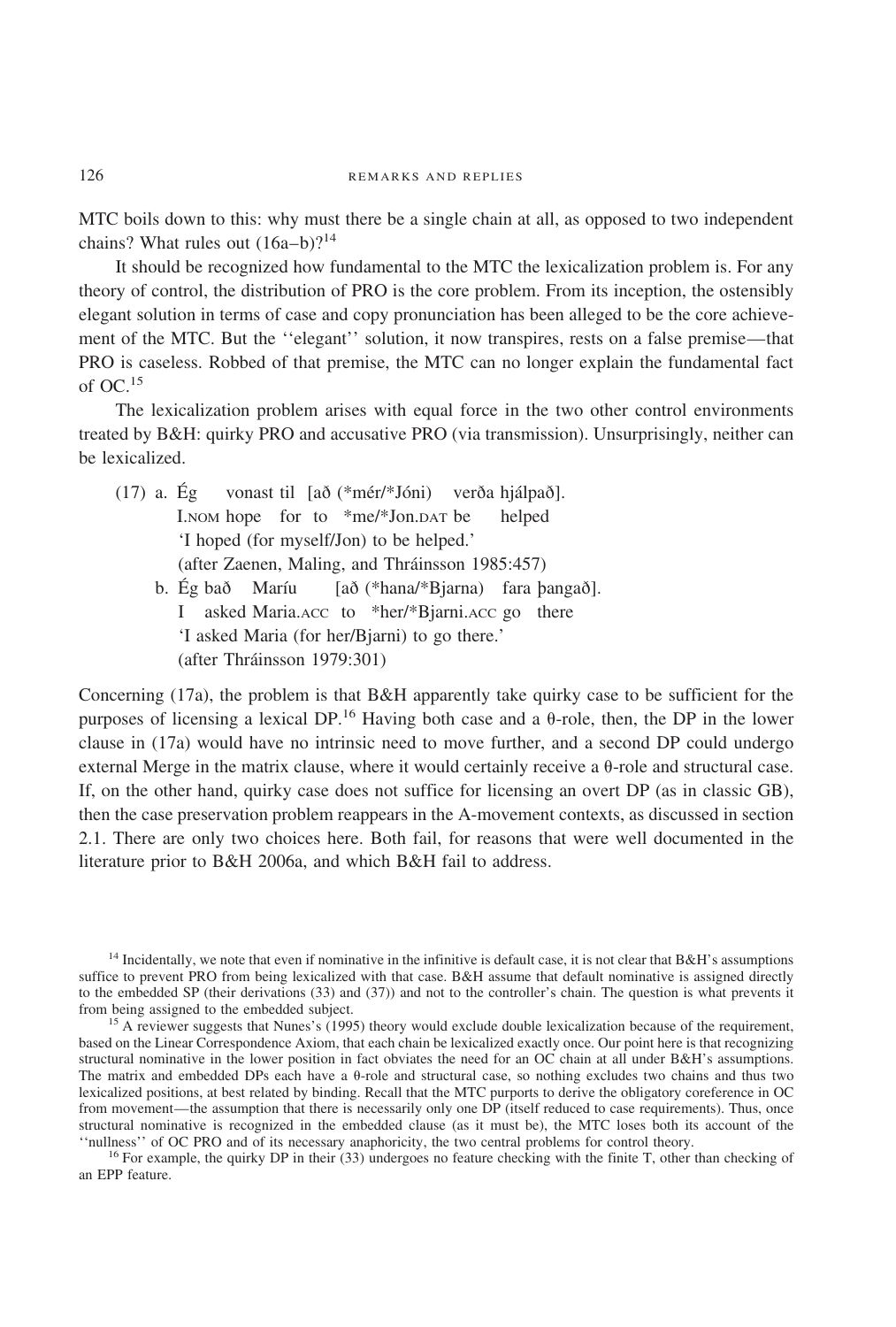Finally, (17b) is also overgenerated, given the mechanism of multiple Agree that B&H invoke to derive object control (see (10b)). Instead of moving the embedded DP to the matrix VP, one can externally merge a new DP to receive the matrix  $\theta$ -role. Both DPs would check their case against the matrix light v (via multiple Agree). As far as we can see, nothing in B&H's system rules out this derivation.

To summarize, we have identified a fundamental problem for the MTC, arising when its casebased analysis of lexicalization encounters the facts of Icelandic. In three distinct environments (nominative, quirky, and accusative PRO), the MTC wrongly licenses lexical subjects in OC infinitives.<sup>17</sup> One must conclude that the MTC has no satisfactory account of the basic issue in control theory—how to derive the distribution of PRO. Evidently, a viable theory of OC must dissociate the distribution of PRO from case. Theories with this property exist (Sigurðsson 1991, Carnie and Harley 1997, Tallerman 1998, Landau 2004, 2006, San-Martin 2004), but they are all fundamentally incompatible with the MTC's core assumptions.<sup>18</sup>

# **5 Case Transmission**

So far, we have been concerned with instances where the controller bears structural (nominative or accusative) case and optionally transmits it to PRO. We have said nothing about the behavior of controllers with inherent/quirky (I/Q) case. There are three situations to consider: a quirky controller occurs (a) with a nominative PRO, (b) with a quirky PRO, which is assigned case locally, or (c) with a quirky PRO, case-marked by transmission. The first situation corresponds to B&H's ''default nominative,'' a notion we argued against in section 3. The second situation, in which PRO receives a quirky case independent of the quirky case of the controller, is also mentioned by B&H (e.g., their (9), (20)). As B&H identify I/Q case with  $\theta$ -role (they often use the expression  $\theta$ -*role/quirky Case*), for them such configurations reflect nothing more than the simple fact that OC chains are assigned two  $\theta$ -roles.

What about the last possibility, where the controller transmits its quirky case to PRO? According to B&H, this situation does not occur. They claim that ''Icelandic speakers... strongly reject remote quirky Case matching'' (p. 597), this being predicted by the MTC, as ''inherent (in our case, quirky) Case cannot be assigned long-distance'' (p. 602). They further cite two examples (their (19a–b)) where they report Q-case transmission to be ungrammatical.

<sup>17</sup> We have no doubt that technical solutions can be devised. The issue is, and always has been with regard to the empirical problems facing the MTC, what insights are lost or gained by introducing such solutions. In the case at hand, it seems that the MTC has missed a crucial insight: the null status of PRO is not a side effect of certain parochial assumptions about case; rather, it is a fundamental, crosslinguistically valid property of OC.

 $18$  B&H do seem to recognize the problem for a case-based account of PRO, as in a separate article they appear to retreat from their earlier position, invoking a notion of ''maximal checking'' in place of case (Boeckx and Hornstein 2006b:124). However, this appears to be a notational variant of the GB notion of abstract case. At any rate, B&H themselves reveal how heavily the MTC relies on PRO lacking structural case when they state, ''Since we have shown that there is no evidence that multiple structural Cases are assigned to a chain, the argument against a movement theory of control dissolves'' (p. 598). Thus, with respect to the Icelandic data in particular, the majority of B&H's discussion is about case—to the extent that their account is translatable into ''maximal checking,'' the core problems remain.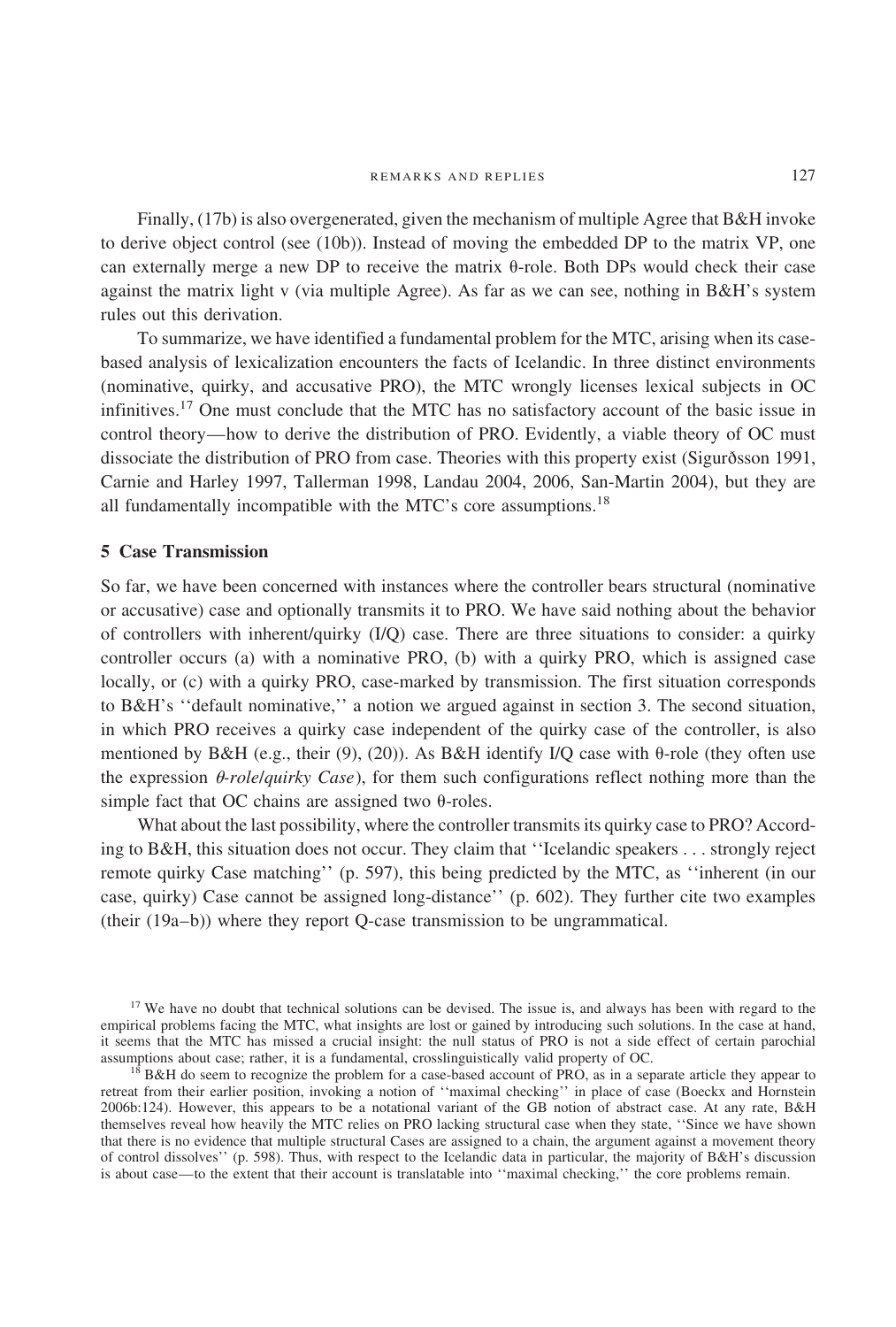In contrast, though, all major studies of case transmission in Icelandic, starting with the earliest, cite grammatical examples where an I/Q case assigned locally to the matrix controller is inherited in the infinitive (alternating with nominative). Such examples are found both with quirky subject controllers (18) and with dative object controllers (19), and the embedded casebearing element may be either an adjectival MP or an SP (Andrews 1976:exx.(31)–(33), 1982: exx.(38), (40); Thráinsson 1979:299ex.(47), 301ex.(50), 363ex.(41); Sigurðsson 2002:exx.(83), (84), (86); the following is a sample from these sources).

- $(18)$  a. Mig langar að fara í kaupstaðinn einn/einan. I.ACC long to go to town alone.NOM/ACC 'I long to go to town alone.'
	- b. Henni fannst gaman að verða fyrst/fyrstri. her.DAT found fun to be first.NOM/DAT 'She found it fun to be number one.'
- (19) a. María leyfði þeim að vera óþægir/óþægum. Maria allowed them.DAT to be naughty.NOM/DAT 'Maria allowed them to be naughty.'
	- b. Ég skipaði henni að fara ekki þangað ein/einni. I ordered her.DAT to go not there alone.NOM/DAT 'I ordered her not to go there alone.'

While authors do note that many speakers prefer nominative in these contexts, no study (prior to B&H 2006a) has indicated that I/Q case transmission is ungrammatical in Icelandic. Similar facts obtain in Ancient Greek and Latin (Andrews 1971, Quicoli 1982, Cecchetto and Oniga 2004). Yet B&H do not address this mass of evidence. Consider now the implications of I/Q case transmission for the MTC. At the very least, the phenomenon demonstrates that I/Q case cannot be *identical* (equivalent, reducible, etc.) to a θ-role. Whereas the matrix I/Q case can be transmitted to PRO, the matrix  $\theta$ -role cannot. Presumably, B&H prohibit long-distance assignment of I/Q case since long-distance assignment of  $\theta$ -roles is unattested. However, facts such as those in  $(18)$ – $(19)$  break this alleged causal link.<sup>19</sup>

<sup>19</sup> A deeper puzzle for the MTC lurks underneath: *why* can  $\theta$ -roles not be assigned long-distance? Given (a) the MTC's reduction of  $\theta$ -assignment to feature checking, and (b) the operation Agree, which allows for long-distance feature checking, it is no longer clear what blocks this option. A language choosing this option would allow controller DPs to scopally reconstruct into the infinitive—so far an unattested phenomenon.

Notice that backward control (Polinsky and Potsdam 2002, 2003) is not an instance of  $\theta$ -checking under Agree (without Merge), but an instance of  $\theta$ -checking under movement plus low copy pronunciation (so-called LF movement). Thus, as Polinsky and Potsdam show, the covert controller may bind matrix anaphors. Genuine long-distance  $\theta$ -checking, in contrast, should not endow an embedded DP with matrix scope (cf. the frozen scope of the associate in *there*-constructions).

It appears that natural languages always implement  $\theta$ -assignment in strictly local configurations. Standard semantic theories provide a principled explanation for this design feature (argument saturation being accomplished via binary operations defined for sisters only—e.g., Function Application). Part of the obscurity surrounding the predictions and consequences of positing multiple  $\theta$ -roles per chain in the MTC derives from the absence of an attendant compositional semantics.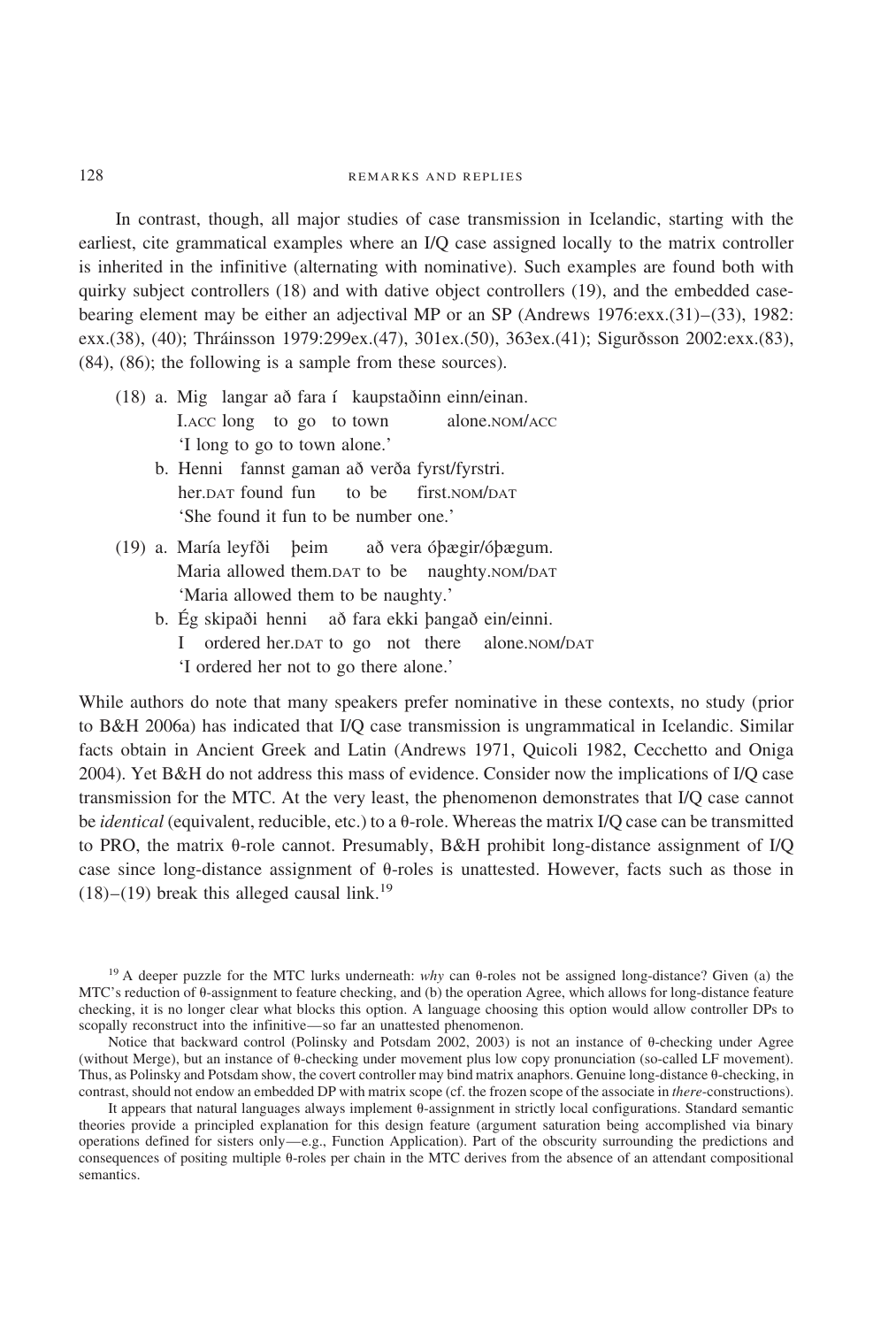A less apparent but more significant implication concerns the status of the embedded nominative. Recall that when the controller receives structural accusative, case transmission, if possible at all, alternates with embedded nominative (see (8b)). B&H take the latter to be a marked option (against all previous descriptions). Notably, under an I/Q case-marked controller, the embedded nominative is *not* marked, even on B&H's own description (see their (8), (19b), and (i) in fn. 6). Why this contrast? B&H do not offer any explicit explanation, but we can extrapolate the following from their assumptions: nominative is marked under an accusative controller precisely because accusative transmission is available as a first option for valuing the case feature of the embedded FQ/SP (via multiple Agree), while nominative is unmarked under an I/Q controller since it is the only option, transmission of I/Q case being excluded.

Unfortunately for this reasoning, the latter assumption is false, as  $(18)$ – $(19)$  demonstrate. Thus, case transmission does not distinguish structural from nonstructural cases. Therefore, on B&H's assumptions, default nominative should be secondary to a transmitted dative, just as it is to a transmitted accusative. The fact that default nominative ''wins out'' in the first case but not in the second remains an unexplained asymmetry in the MTC.

At this point, on B&H's assumptions one could presumably concede that nominative on (nonquirky) PRO is not ''marked.'' This, we have argued, corresponds to the actual facts in Icelandic. The problem is that anyone acknowledging the facts would be forced to recognize that nominative is standardly available to nonfinite subjects, just as it is to finite subjects. Herein lies the lexicalization problem that haunts the MTC (see section 4.1).<sup>20</sup>

# **6 Conclusion**

In one sense, the case agreement facts of Icelandic (and Russian) constitute just one type of unanswered empirical challenge to the MTC. Many others, not discussed in this reply, still persist (e.g., overgeneration in sideward movement, lack of an account for partial control, violations of Visser's Generalization; see Landau 2007 for extensive discussion).

In another sense, though, the failures of the MTC discussed in this reply deserve a dedicated critique. The basic contrast between raising and control in Icelandic—case preservation in the former, case independence in the latter—has been understood, from the outset, as attesting to the fundamentally different nature of the two processes. Andrews, Thráinsson, and Sigurðsson although adopting different frameworks—have clearly perceived and articulated this point. The argument has been a mainstay of the discussion for 30 years now and is to be counted among the important results of the field. We hope that by reviewing the literature and bringing together the relevant examples, we have helped to clarify just why this evidence is so compelling.

To be sure, challenges to established results are welcome. As we have demonstrated, though, B&H do not provide a challenge to these conclusions, inasmuch as they do not address the main empirical arguments for the existence of PRO. They offer a ''case overwriting'' mechanism that

<sup>&</sup>lt;sup>20</sup> Although it is not our purpose here to provide a full account of case transmission, it is worth noting that such an account is readily available within nonmovement approaches to OC (see Landau 2008 for an analysis that extends to many languages beyond Icelandic).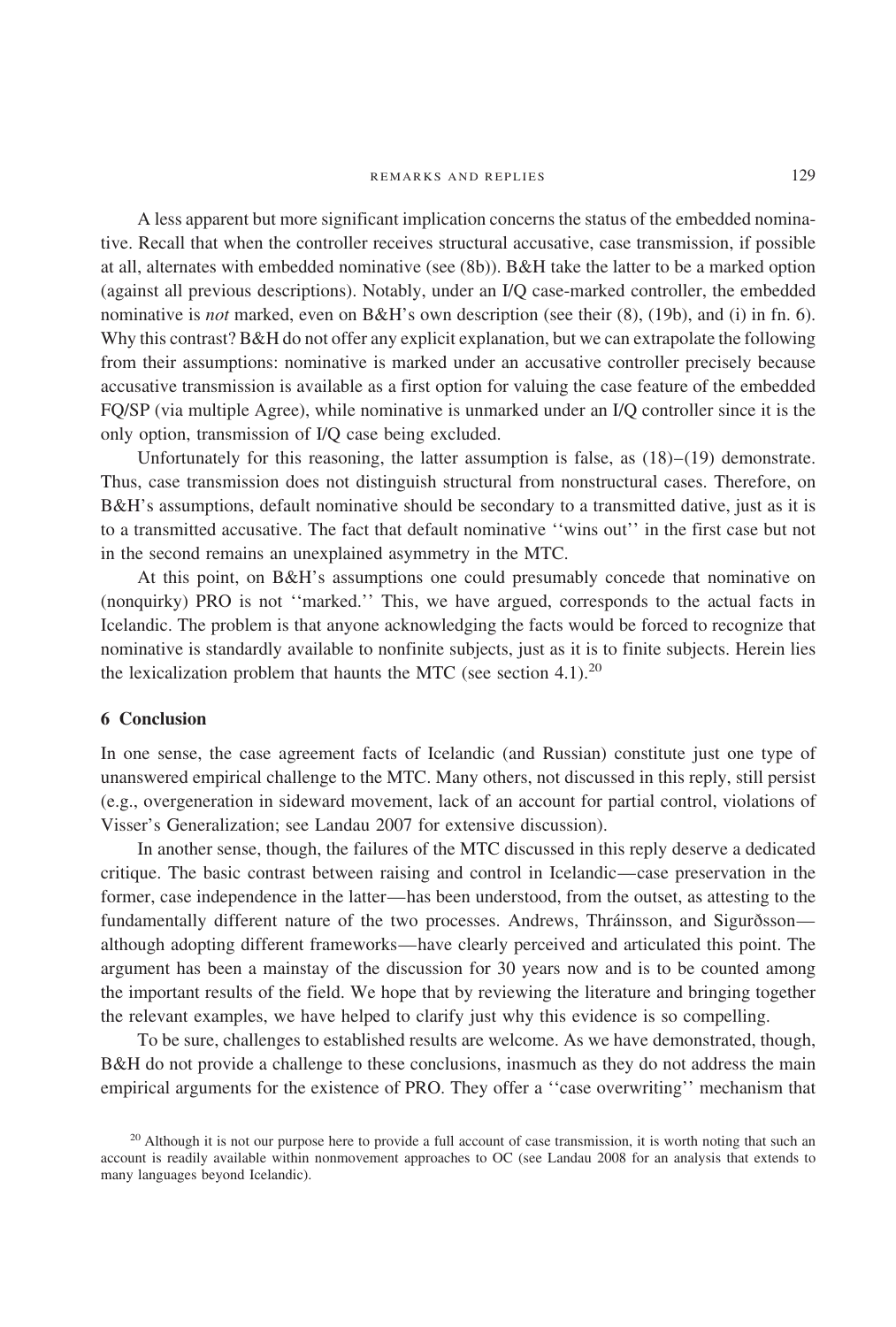appears to fail in raising (or any other A-movement) contexts. Likewise, their discussion of nominative case in control infinitives is inconsistent with the facts as reported in all previous studies of the topic. This nominative exhibits the hallmark of standard structural case: it triggers full agreement on MPs. Not only is it not marked (as B&H claim)—it is often the only option available. B&H's exclusive focus on the case marking of FQs/SPs, as opposed to MPs, is a crucial oversight; it renders their data irrelevant to their ''defaultness'' claim.

The classic literature on Icelandic drew one firm conclusion from the fact that PRO bears case: case cannot distinguish the distribution of lexical DPs from that of PRO. The same conclusion has been reached by scholars studying parallel phenomena in Russian. As far as we can see, this conclusion is inescapable. It is a striking feature of the MTC that for all its claims of breaking with unsubstantiated assumptions of the past, it is intimately predicated on the GB-style Case Filter (reformulated as a theory of the PF interface, but essentially nondistinct in predictions). Evidence that the subject of OC infinitives is case-marked like any other DP, therefore, is lethal to the MTC, as there is no longer any reason why this subject could not be an overt DP, and hence uncontrolled. B&H appear to acknowledge this when they state, ''Since we have shown that there is no evidence that multiple structural Cases are assigned to a chain, the argument against a movement theory of control dissolves'' (p. 598). Such a claim clearly implies that multiple structural cases—which we have shown to exist—constitute a solid argument against the MTC. Since the MTC's key offering is that it reduces the requirement that PRO be silent to the fact that traces are (typically) unpronounced, the lexicalization problem lies at the very heart of the MTC.

With reference to the Icelandic case facts, and their import for theories of control, B&H note that ''it pays to look before one leaps'' (p. 592). On this point, we fully concur.

## **References**

- Andrews, Avery D. 1971. Case agreement of predicate modifiers in Ancient Greek. *Linguistic Inquiry* 2: 127–151.
- Andrews, Avery D. 1976. The VP complement analysis in Modern Icelandic. In *Papers from the Sixth Annual Meeting of the North East Linguistic Society*, ed. by A. Ford, J. Reighard, and R. Singh, 1–21. Montreal: University of Montreal. Reprinted in *Modern Icelandic syntax*, ed. by Joan Maling and Annie Zaenen, 165–185. San Diego: Academic Press (1990).
- Andrews, Avery D. 1982. The representation of case in Modern Icelandic. In *The mental representation of grammatical relations*, ed. by Joan Bresnan, 424–503. Cambridge, MA: MIT Press.
- Andrews, Avery D. 1990. Case structures and control in Modern Icelandic. In *Modern Icelandic syntax*, ed. by Joan Maling and Annie Zaenen, 187–234. San Diego, CA: Academic Press.
- Babby, Leonard H. 1998. Subject control as direct predication: Evidence from Russian. In *Formal Approaches* to Slavic Linguistics: The Connecticut Meeting 1997, ed. by Željko Bošković, Steven Franks, and William Snyder, 17–37. Ann Arbor: University of Michigan, Michigan Slavic Publications.
- Babby, Leonard H., and Steven Franks. 1998. The syntax of adverbial participles in Russian revisited. *Slavic and East European Journal* 42:483–515.
- Boeckx, Cedric. 2003. Case matters and minimalist concerns. In *Harvard working papers in linguistics 8*, ed. by Cedric Boeckx, Claire Bowern, and Jay H. Jasanoff, 159–197. Cambridge, MA: Harvard University, Department of Linguistics.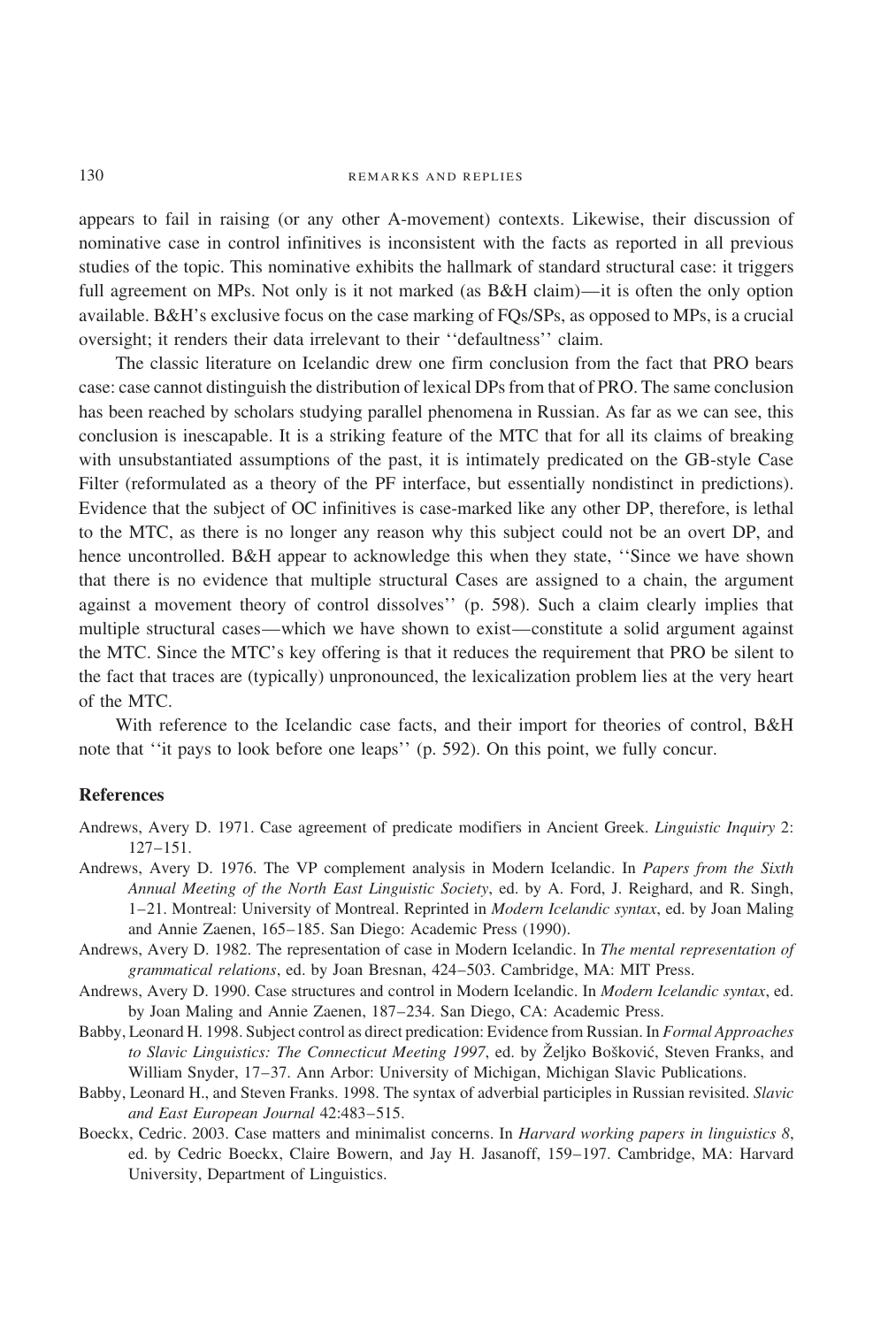Boeckx, Cedric, and Norbert Hornstein. 2004. Movement under control. *Linguistic Inquiry* 35:431–452.

- Boeckx, Cedric, and Norbert Hornstein. 2006a. Control in Icelandic and theories of control. *Linguistic Inquiry* 37:591–606.
- Boeckx, Cedric, and Norbert Hornstein. 2006b. The virtues of control as movement. *Syntax* 9:118–130.
- Carnie, Andrew, and Heidi Harley. 1997. PRO, the EPP and nominative Case: Evidence from Irish infinitivals. In *Current work in linguistics*, ed. by Alexis Dimitriadis, Hikyoung Lee, Laura Siegel, Clarissa Surek-Clark, and Alexander Williams, 71–86. University of Pennsylvania Working Papers in Linguistics 4.3. Philadelphia: University of Pennsylvania, Penn Linguistics Club.
- Cecchetto, Carlo, and Renato Oniga. 2004. A challenge to null Case theory. *Linguistic Inquiry* 35:141–149.
- Comrie, Bernard. 1974. The second dative: A transformational approach. In *Slavic transformational syntax*, ed. by Richard Brecht and Catherine Chvany, 123–150. Michigan Slavic Materials 10. Ann Arbor: University of Michigan, Michigan Slavic Publications.
- Franks, Steven. 1998. Parameters of Slavic morphosyntax revisited: A minimalist retrospective. In *Formal Approaches to Slavic Linguistics: The Connecticut Meeting 1997*, ed. by äeljko Bo'kovic´, Steven Franks, and William Snyder, 134–165. Ann Arbor: University of Michigan, Michigan Slavic Publications.

Friðjónsson, Jón. 1977. Um sagnfyllingu með nafnhætti [On predicates with infinitive]. *Gripla* 2:132–150.

- Greenberg, Gerald R. 1983. Another look at the second dative and related subjects. *Linguistic Analysis* 11: 167–218.
- Greenberg, Gerald R. 1989. Dative subjects and the second dative within Slavic. *Digest for Philology and Linguistics* 32:45–57.
- Hornstein, Norbert. 1999. Movement and control. *Linguistic Inquiry* 30:69–96.
- Hornstein, Norbert. 2003. On control. In *Minimalist syntax*, ed. by Randall Hendrick, 6–81. Oxford: Blackwell.
- Jónsson, Jóhannes Gísli. 1996. Clausal architecture and Case in Icelandic. Doctoral dissertation, University of Massachusetts, Amherst.
- Landau, Idan. 2000. *Elements of control: Structure and meaning in infinitival constructions*. Dordrecht: Kluwer.
- Landau, Idan. 2003. Movement out of control. *Linguistic Inquiry* 34:471–498.
- Landau, Idan. 2004. The scale of finiteness and the calculus of control. *Natural Language and Linguistic Theory* 22:811–877.
- Landau, Idan. 2006. Severing the distribution of PRO from case. *Syntax* 9:153–170.
- Landau, Idan. 2007. Movement-resistant aspects of control. In *New horizons in the analysis of control and raising*, ed. by William Davies and Stanley Dubinsky, 293–325. Dordrecht: Springer.
- Landau, Idan. 2008. Two routes of control: Evidence from case transmission in Russian. *Natural Language and Linguistic Theory* 26:877–924.
- Marantz, Alec. 1991. Case and licensing. In *Proceedings of Eastern States Conference on Linguistics (ESCOL) 8*, ed. by German Westphal, Benjamin Ao, and Hee-Rahk Chae, 234–251. Ithaca, NY: Cornell University, CLC Publications.
- McFadden, Thomas. 2007. Structural case, locality and cyclicity. Ms., Universität Stuttgart.
- Neidle, Carol Jan. 1988. *The role of case in Russian syntax*. Dordrecht: Kluwer.
- Nunes, Jairo. 1995. The copy theory of movement and linearization of chains in the Minimalist Program. Doctoral dissertation, University of Maryland, College Park.
- Polinsky, Maria, and Eric Potsdam. 2002. Backward control. *Linguistic Inquiry* 33:245–282.

Polinsky, Maria, and Eric Potsdam. 2003. Backward control: Evidence from Malagasy. In *Proceedings of Austronesian Formal Linguistics Association (AFLA) 9*, ed. by Anastasia Riehl and Thess Savella, 173–187. Cornell Working Papers in Linguistics 19. Ithaca, NY: Cornell University, CLC Publications.